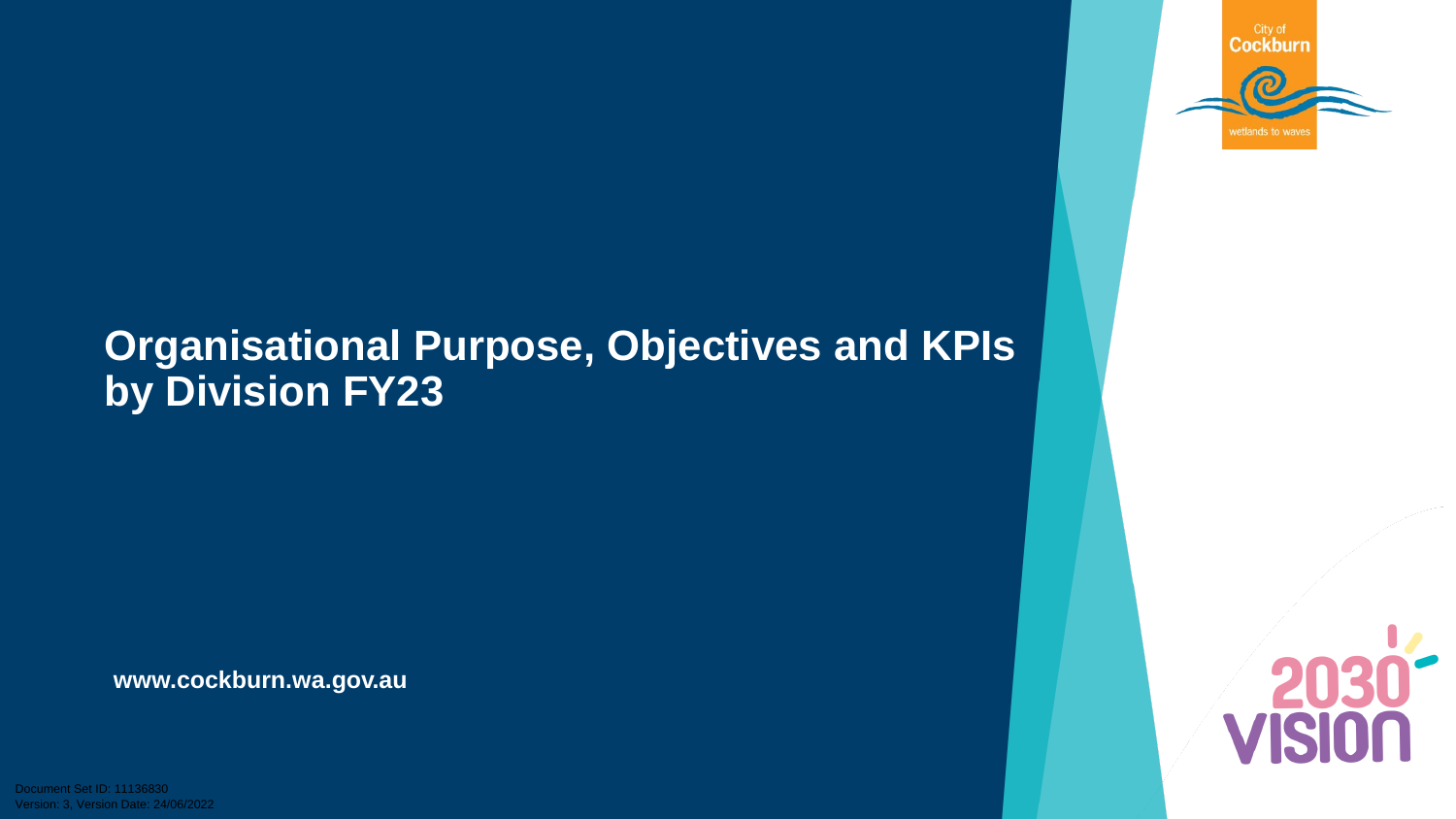#### **Purpose of our Organisational Divisions**



#### **Office of the CEO**

*A Council and organisation that is empowered and supported to be the best they can be.* Executive Committee •Executive Administration Services •Elected Member Support

#### **Governance and Strategy**

*Holds the organisation and the Council to account to the Vision and statutory obligations.* •Legal and Compliance •Strategy and Integrated Planning •Civic Services

#### **People Experience and Transformation**

*Unlocks the potential of our people.* •People Experience •Transformation, Innovation and Culture •Workplace Health & Safety

#### **Corporate Affairs**

*Creates our social licence to operate.* •Advocacy and Engagement •Communications and Marketing •Customer Experience •Business and Economic Development

#### **Finance**

*Enables the organisation through business agility.* •Finance •Information and Technology •Procurement

#### **Operations**

*Delivers amenity of great pride.* •Operations and Maintenance •Projects Services •Property and Assets

#### **Built and Natural Environment**

*Creating the best place to be.* •Development Assessment and Compliance •Planning •Sustainability and Environment

#### **Community Services**

*Enhances inclusive community connections and wellbeing.* •Library and Cultural Services •Recreation Infrastructure and Services •Community Safety and Ranger Services •Community Development and Services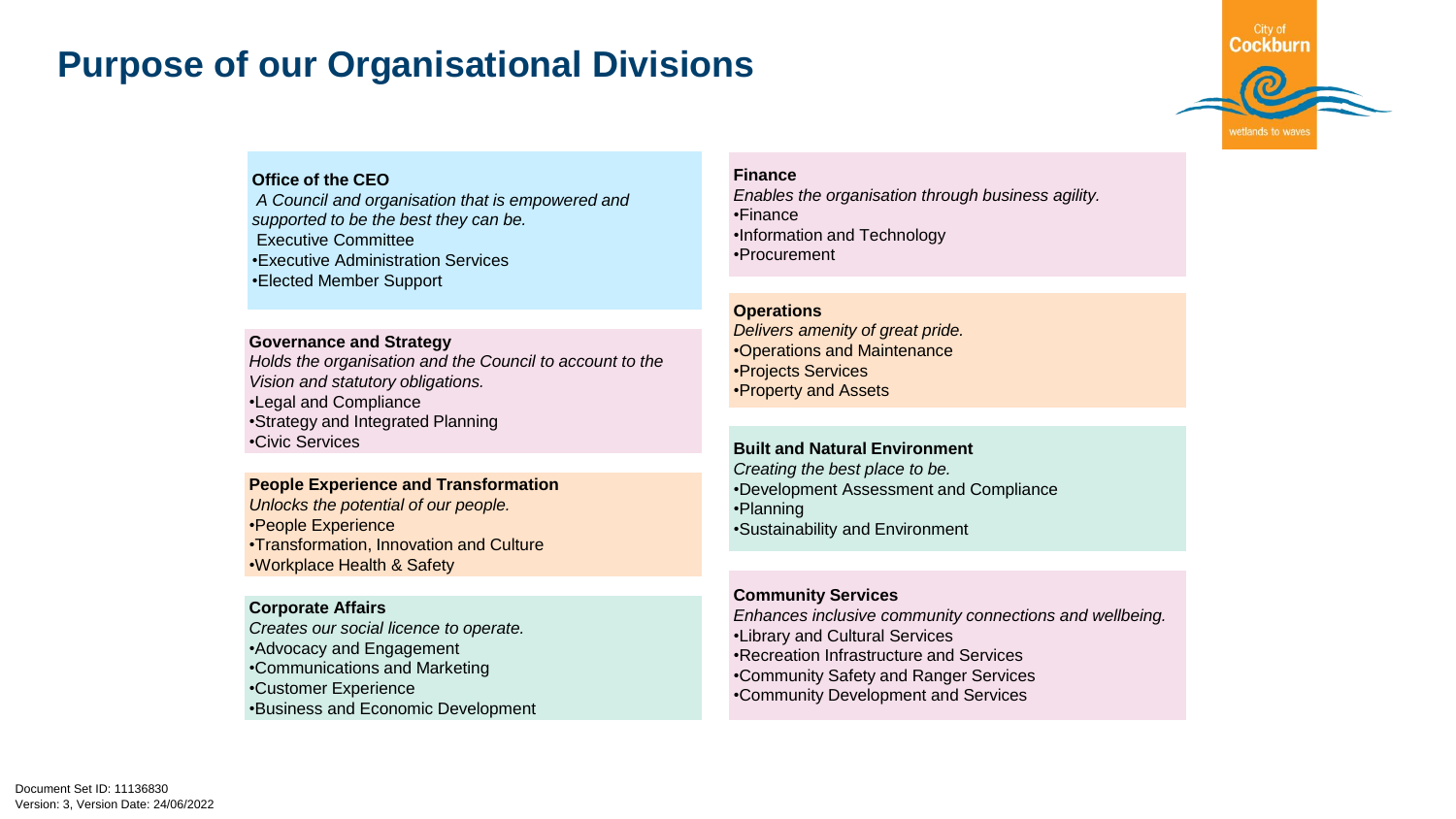#### **Office of the CEO**

| <b>Service Units</b>                                          | <b>Purpose</b>                                | <b>Objectives</b>                                                                                                                                                                                                                                                                                                                                                                                                                                                                                                                                                                                                                                                 | <b>KPI</b>                                                                                                                     |
|---------------------------------------------------------------|-----------------------------------------------|-------------------------------------------------------------------------------------------------------------------------------------------------------------------------------------------------------------------------------------------------------------------------------------------------------------------------------------------------------------------------------------------------------------------------------------------------------------------------------------------------------------------------------------------------------------------------------------------------------------------------------------------------------------------|--------------------------------------------------------------------------------------------------------------------------------|
| Office of the CEO<br>(Tony Brun)                              | A Council and organisation that is<br>can be. | 1. Having a compliant and strategy led organisation<br>empowered and supported to be the best they 2. Employing the right people, who are empowered to deliver results<br>3. Having the strong brand and reputation in the community, with<br>government and stakeholders<br>4. Having the finances and systems in place to enable an effective<br>organisation<br>5. Supporting the vision [the Best Place to Be] by having a quality built<br>land natural environment<br>6. Enabling the vision [the Best Place to Be] by providing leading<br>community services<br>7. Delivering the capital plan and maintaining existing assets to the<br>highest standard | Corporate KPI's<br>Delivery of the Corporate Business Plan<br>Delivery of the City Budget.<br>Compliance to legislation        |
| <b>Elected Council</b><br>(Mayor & Councillors)               | A well governed Local Government.             | Effective representation of the community and electors<br>Set budgets and appropriations<br>Set local laws and policies<br>Determine and review levels of service<br>Oversee the delegations and operations of the City of Cockburn<br>Apply executive functions (through majority resolutions of the<br>Council) in line with the Local Government Act<br>Apply the City's quasi-judicial function (through majority resolutions<br>of the Council) in planning matters                                                                                                                                                                                          | Determined by Council.                                                                                                         |
| <b>Executive Group</b><br>(Tony Brun)                         | A leading efficiently led Local Government.   | 1. To lead and inspire a supportive organisational culture (where our<br>people collaborate, communicate and challenge each other to achieve<br>the best outcomes)<br>2. To facilitate and support the effective functioning of the elected<br>Council.                                                                                                                                                                                                                                                                                                                                                                                                           | <b>KPI - Corporate KPIs</b><br>Measure - List of Corporate KPIs: 12 May 2022 - Ordinary<br>Council Meeting Minutes - Item 18.2 |
| <b>Executive Support</b><br><b>Group</b><br>(Alina McGlenchy) | An efficiently supported organisation.        | . Efficient, effective and reliable administrative support to the CEO and KPI - Action being taken on an Executive's incoming<br>members of the Executive<br>2. An integrated and coordinated approach to administration services<br>and support across the organisation<br>3. Efficient, effective and impartial administrative support (diary,<br>correspondence and events) for the Mayor, in addition to general<br>administrative support to the other Elected Members.                                                                                                                                                                                      | tasks within one business day<br>Measure - 100%.                                                                               |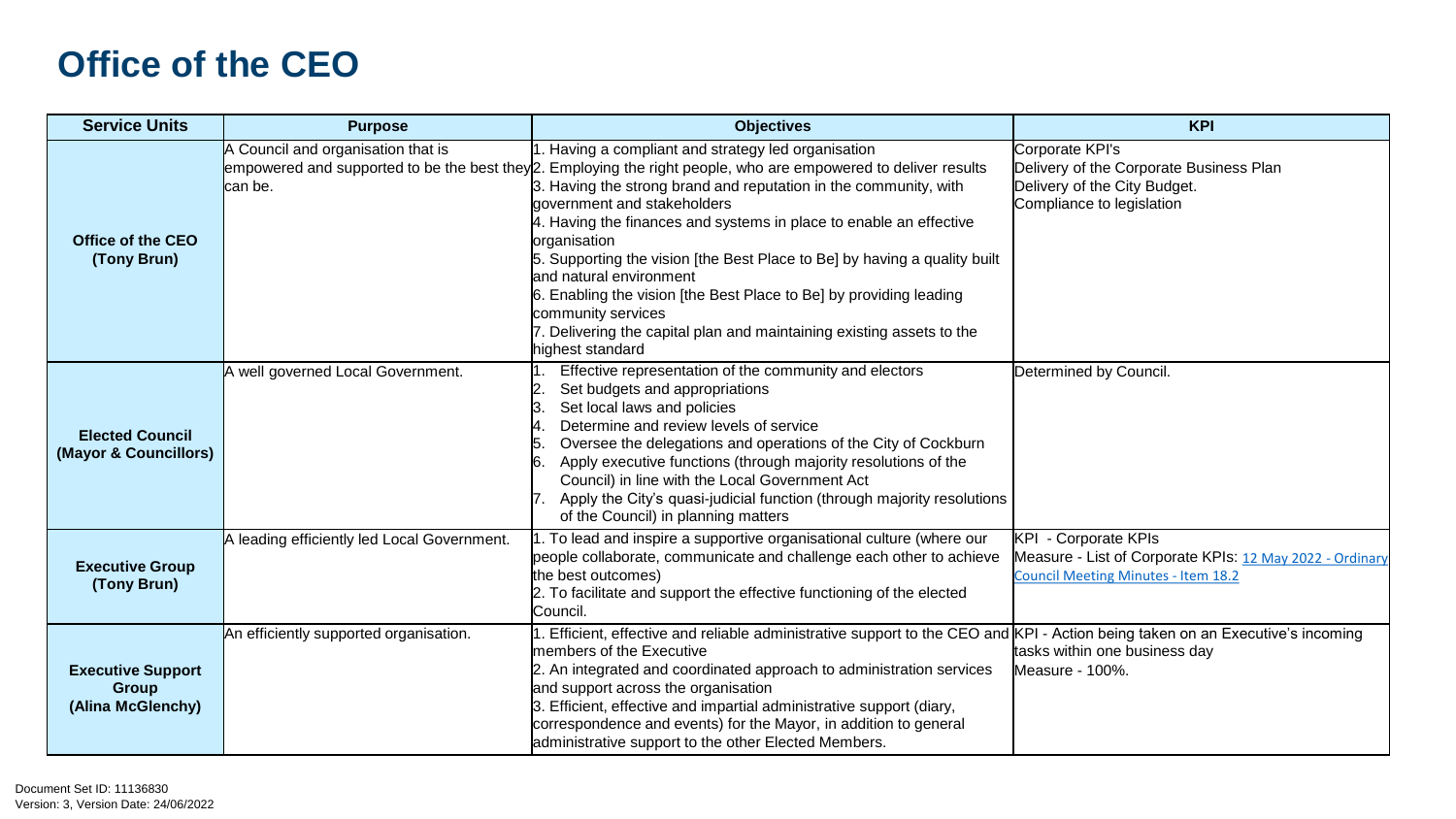#### **Governance and Strategy Division**

| <b>Service Units</b>                                                       | <b>Purpose</b>                                                                                                 | <b>Objectives</b>                                                                                                                                                                                                                                                                                                                                                                                                                       | <b>KPI</b>                                                                                                                                 |
|----------------------------------------------------------------------------|----------------------------------------------------------------------------------------------------------------|-----------------------------------------------------------------------------------------------------------------------------------------------------------------------------------------------------------------------------------------------------------------------------------------------------------------------------------------------------------------------------------------------------------------------------------------|--------------------------------------------------------------------------------------------------------------------------------------------|
| <b>Governance &amp; Strategy</b><br>(Emma Milne)                           | Holds the organisation and the Council to<br>account to our Vision and statutory<br>obligations.               | 1. Champion the vision by prioritising decisions that enable the<br>achievement of the vision.<br>2. Implement a practical Strategic Framework<br>3. Enhance projects and activities through compliance and legal advice. KPI - Number of attendees at Civic Events; Measure -<br>4. Support the vision through the provision of quality civic events.                                                                                  | KPI - Review of Strategic Framework; Measure - Q4<br>KPI - Develop and implement in-house legal framework;<br>Measure - Q3 2023<br>900FTE. |
| <b>Strategy &amp; Integrated</b><br><b>Planning</b><br>(Jane Downsborough) | A clear vision with reportable and deliverable $\vert 1$ . Deliver the Strategic Community Plan<br>milestones. | 2. Deliver the Corporate Business Plan<br>3. Deliver the Service Plans<br>4. Deliver the Project Plans<br>5. Ensure Key Performance Indicator reporting<br>6. Consolidation of Informing Strategies<br>7. Ongoing development of business intelligence reporting tools<br>8. Research and analysis of trends and emerging industry issues.                                                                                              | KPI - Review of Strategic Framework<br>Measure - Q4.                                                                                       |
| <b>Legal &amp; Compliance</b><br>(Michelle Todd)                           | llaw.                                                                                                          | The City of Cockburn on the right side of the 1. Deliver an in-house legal consultancy service<br>2. Provide governance and compliance frameworks for staff and<br><b>Elected Members</b><br>3. Provide an enterprise risk management framework (including audit<br>and business continuity)<br>4. Provide Council and Committee Meeting support and administration<br>5. Provide systems and processes to supplement service delivery. | KPI - Develop and implement in-house legal framework<br>Measure - Q3 2023.                                                                 |
| <b>Civic Services</b><br>(Vanda Bacich)                                    | City.                                                                                                          | A well support elected governing body for the 1. Deliver civic events and citizenship ceremonies<br>2. Support the delivery of stakeholder events<br>3. Manage the amenities and security of the Administration building<br>4. Manage internal facility and function space bookings<br>5. Assist with EM (and other) projects as required.                                                                                              | <b>KPI - Number of attendees at Civic Events</b><br>Measure - 900FTE.                                                                      |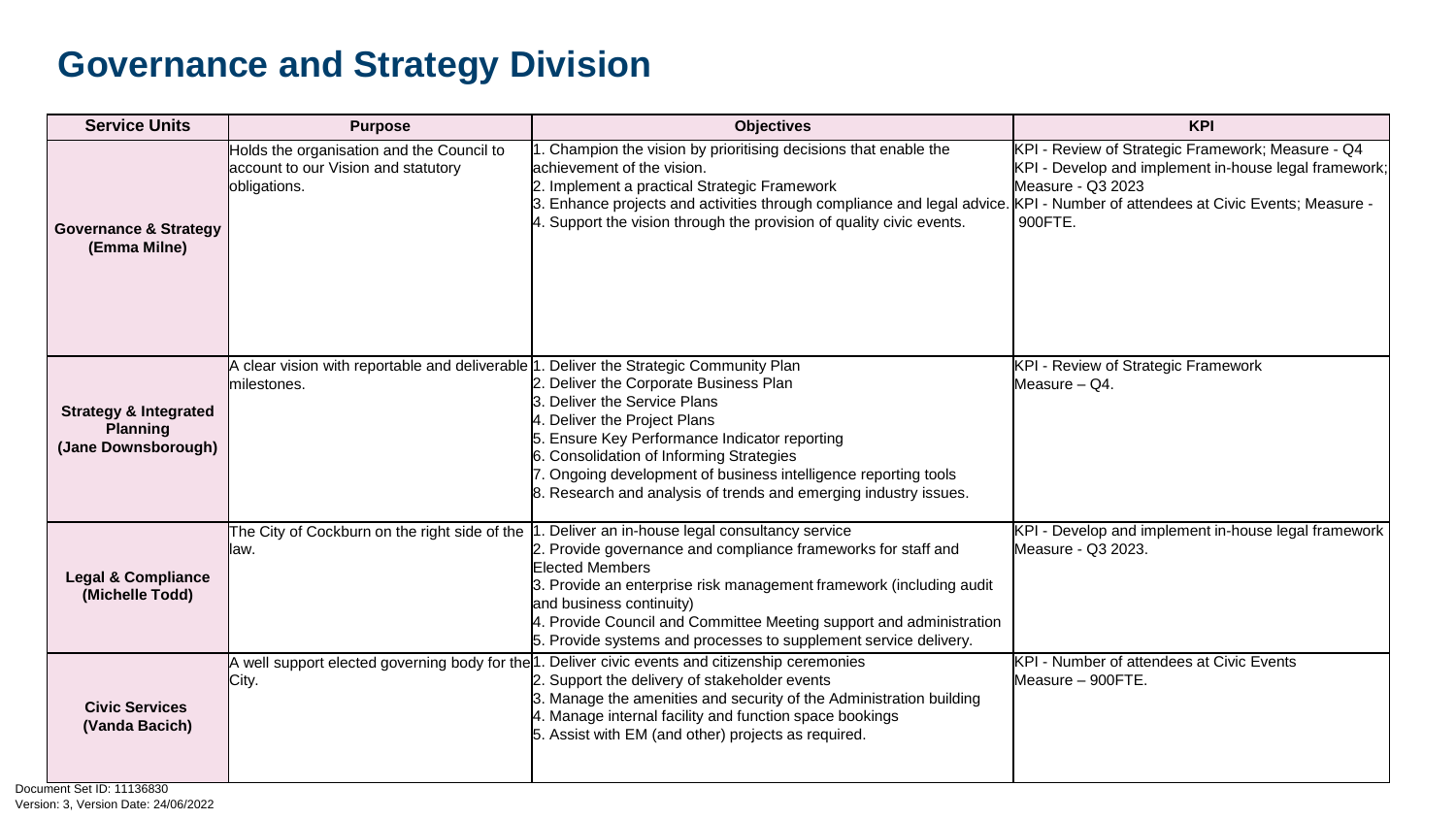### **People Experience and Transformation Division**

| <b>Service Units</b>                                                  | <b>Purpose</b>                                                             | <b>Objectives</b>                                                                                                                                                                                                                                                                                                                                                                                                                                                                                                                                                                                                                                                                                                        | <b>KPI</b>                                                                                                                                              |
|-----------------------------------------------------------------------|----------------------------------------------------------------------------|--------------------------------------------------------------------------------------------------------------------------------------------------------------------------------------------------------------------------------------------------------------------------------------------------------------------------------------------------------------------------------------------------------------------------------------------------------------------------------------------------------------------------------------------------------------------------------------------------------------------------------------------------------------------------------------------------------------------------|---------------------------------------------------------------------------------------------------------------------------------------------------------|
| <b>People Experience and</b><br><b>Transformation</b><br>(Jemma Iles) | Unlocks the potential of our people.                                       | 1. Employing the right people, who are empowered to deliver results<br>2. Support a workplace that is safe from injury and harm<br>3. Increase diversity in our workforce and the leadership capability to<br>create an inclusive and productive environment<br>4. Drive staff culture initiatives that lead the City towards being an<br>employer of choice                                                                                                                                                                                                                                                                                                                                                             | Corporate KPI's<br>Delivery of the Corporate Business Plan (22/23 actions)<br>Delivery of the Workforce Plan (22/23 actions).                           |
| <b>People Experience</b><br>(Chantelle Hanrahan)                      | Employee lifecycle experience that unlocks<br>the potential of our people. | People Experience:<br>1. High-level human resources expertise and support across divisions<br>2. The Performance Experience Framework<br>3. Recruiting and onboarding<br>4. Performance management<br>5. Workforce Plan development<br>6. Enterprise Agreement negotiations and administration<br>7. Industrial relations advice (to mitigate risk).<br>Organisational Development:<br>1. Managing performance review program across divisions<br>2. Delivering compliance and development training plans<br>3. Succession planning<br>4. Capability building.<br>Payroll:<br>1. Preparing and distributing payroll in a timely manner<br>2. Managing superannuation payments<br>3. Complying with relevant legislation. | KPI - Completion of deliverables; Measure - 90%<br>lachieved<br>KPI - Increased senior leadership diversity; Measure -<br>30% composition, stretch 35%. |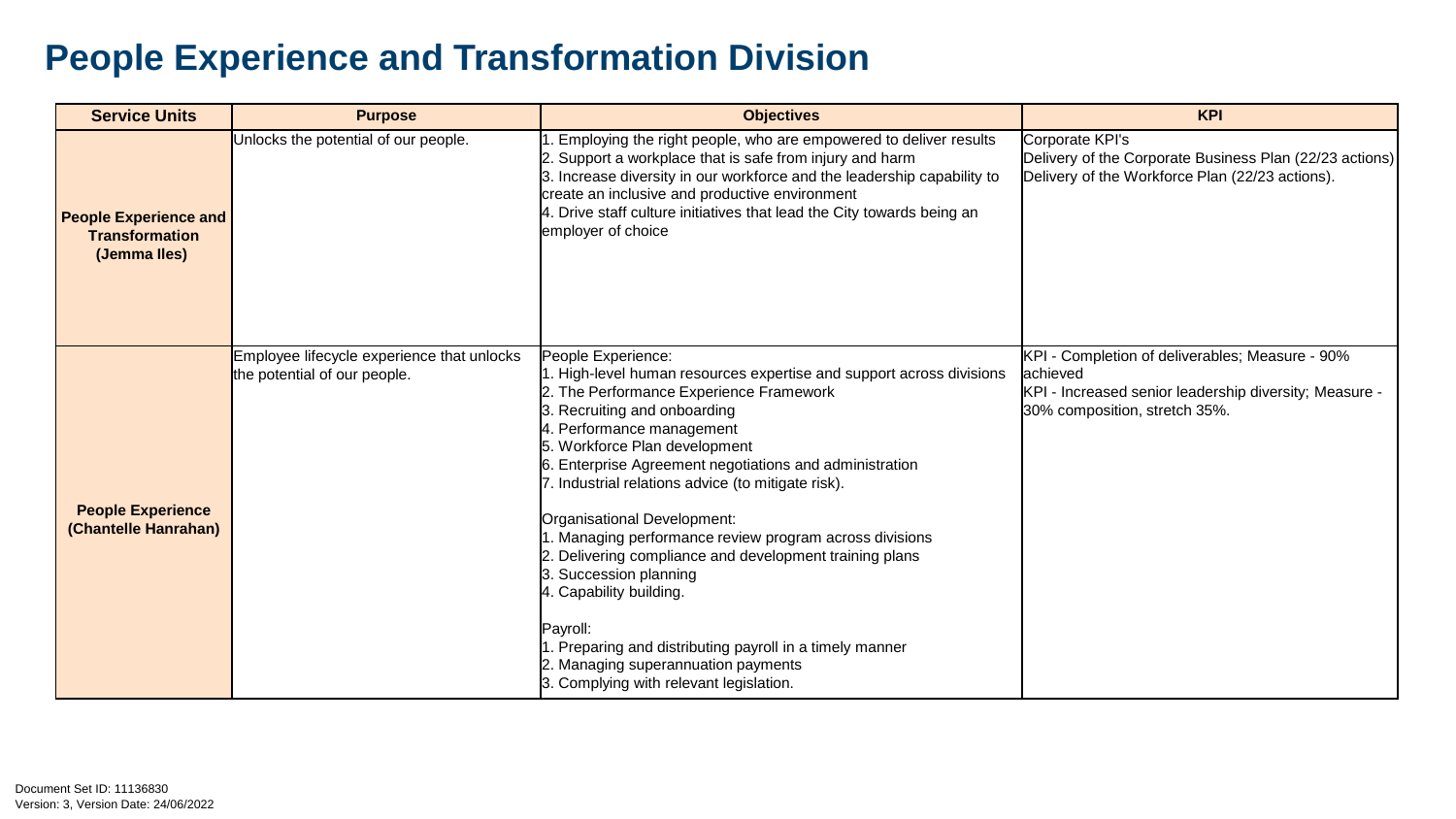#### **Office of the CEO Division – Purpose, Objectives and KPIs**

| <b>Service Units</b>                                                  | <b>Purpose</b>                                                      | <b>Objectives</b>                                                                                                                                                                                                                                                                                                                                                                                                                                                                                                                                                                                                                                                                                                                                | <b>KPI</b>                                                                                                                                               |
|-----------------------------------------------------------------------|---------------------------------------------------------------------|--------------------------------------------------------------------------------------------------------------------------------------------------------------------------------------------------------------------------------------------------------------------------------------------------------------------------------------------------------------------------------------------------------------------------------------------------------------------------------------------------------------------------------------------------------------------------------------------------------------------------------------------------------------------------------------------------------------------------------------------------|----------------------------------------------------------------------------------------------------------------------------------------------------------|
| <b>Workplace Health &amp;</b><br><b>Safety</b><br>(Cheryl Taveira)    | A workplace free of injury and harm.                                | Workplace Health and Safety:<br>1. Manage the City's safety management system<br>2. Provide advisory services on safety, hazards, risks and wellbeing<br>promotion<br>3. Investigate safety incidents<br>4. Lead safety culture projects and initiatives<br>5. Provide safety and emergency management training<br>6. Test innovative approaches to improve safety outcomes.<br>Injury Management:<br>1. Provide injury management administration and support<br>2. Manage active workers compensation claims.                                                                                                                                                                                                                                   | KPI - Loss Time Injuries<br>Measure - 3.5>LTI stretch 2.5>LTi.                                                                                           |
| <b>Transformation, Culture</b><br>& Innovation<br>(Michael Swanepoel) | Our people are enabled to think, behave and<br>work in better ways. | Culture:<br>1. Design and implement the City's Employee Code of Conduct<br>2. Review organisational values<br>3. Conduct the City's employee engagement survey<br>4. Engage in the Enterprise Agreement process<br>5. Provide diversity, equity, inclusion and belonging training.<br>Leadership Capability:<br>1. Coordinate the Senior Leadership Team and the People Leader<br>Team development forums<br>2. Design and deliver a Leadership Transformation Framework.<br>Change Management:<br>1. Design and deliver a Change Management Framework and<br>resources.<br>Ilnnovation:<br>1. Lead delivery of the City's Transformation Framework<br>2. Develop and implement an Innovation Program<br>3. Lead innovation capability building. | KPI - Achievement of deliverables; Measure - 90%<br>lachieved<br>KPI - Employees that would recommend City as an<br>employer; Measure - 75% stretch 80%. |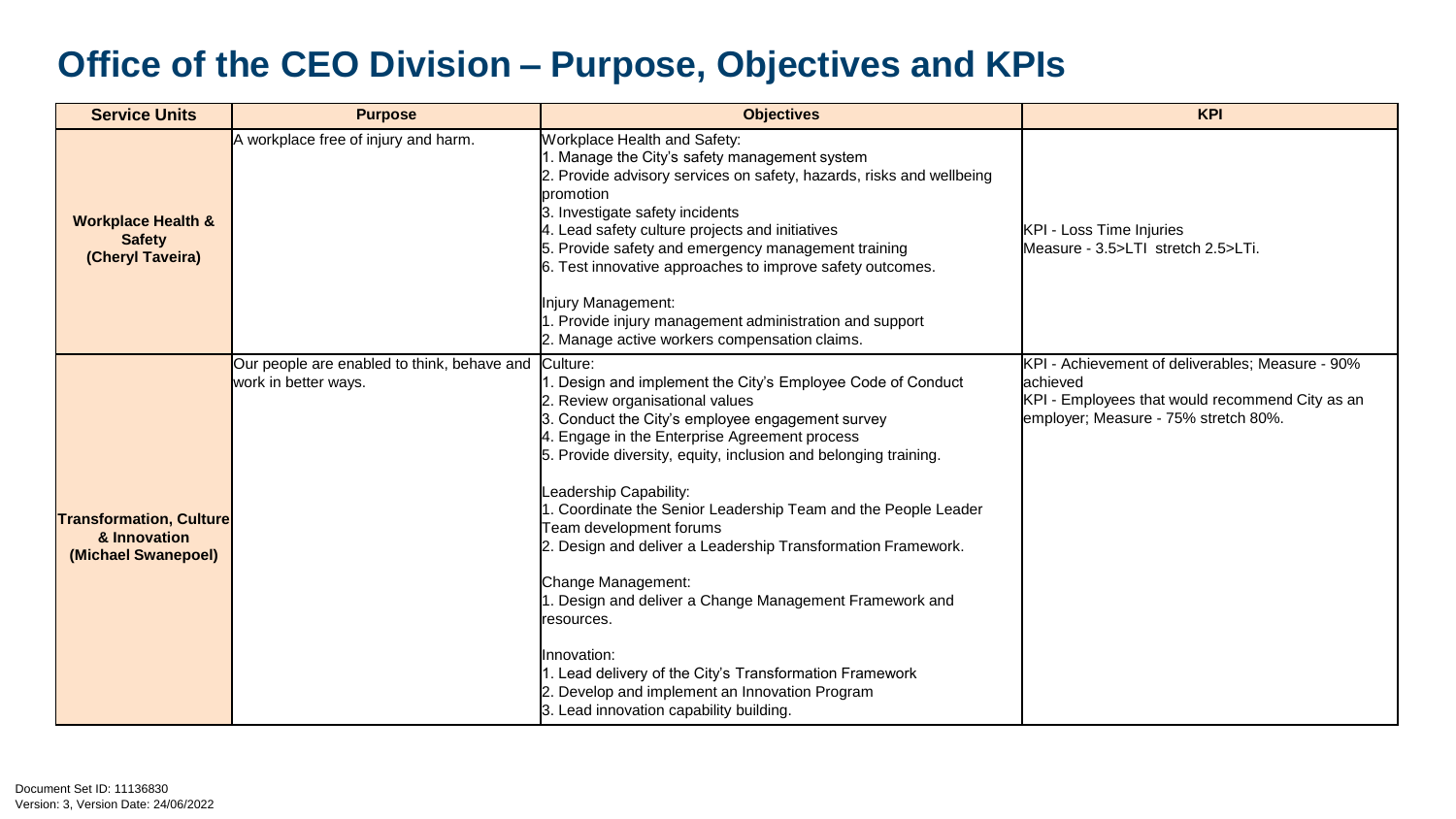### **Corporate Affairs Division**

| <b>Service Units</b>                                          | <b>Purpose</b>                                                                                                                                 | <b>Objectives</b>                                                                                                                                                                                                                                                                                                                                                                            | <b>KPI</b>                                                                                                                                                                                                                                                                                                         |
|---------------------------------------------------------------|------------------------------------------------------------------------------------------------------------------------------------------------|----------------------------------------------------------------------------------------------------------------------------------------------------------------------------------------------------------------------------------------------------------------------------------------------------------------------------------------------------------------------------------------------|--------------------------------------------------------------------------------------------------------------------------------------------------------------------------------------------------------------------------------------------------------------------------------------------------------------------|
| <b>Corporate Affairs</b><br>(Victoria Green)                  | Creates our social licence to operate.                                                                                                         | Empowering staff to deliver the best possible customer experience.<br>2. Having the strong brand and reputation in the community, with<br>government and stakeholders<br>3. Supporting industry and business to thrive in Cockburn<br>4. Drive advocacy and engagement initiatives that lead to increased<br>participation, engagement, grant funding and recognition of City<br>priorities. | KPI - Strategic Communications Framework delivered;<br>Measure - Q2<br>KPI - Overall customer satisfaction; Measure - 88.2%,<br>Rating 7+/10<br>KPI - Business engagement; Measure - Increased<br>lattendance YoY<br>KPI - Proactive program of stakeholder engagement;<br>Measure - 5-10 engagements per quarter. |
| <b>Advocacy &amp;</b><br><b>Engagement</b><br>(Daniel Newman) | Understand community, business and<br>stakeholder needs to deliver better outcomes. 2                                                          | Increase community participation in City of Cockburn projects<br>Support businesses through engagement activities<br>3. Secure Federal and State grant funding<br>4. Advocate for City priorities.                                                                                                                                                                                           | KPI - The ability to have your say on local issues<br>(reference Markyt Community Scorecard)<br>Measure - 59% approval (Okay, Good, Excellent).                                                                                                                                                                    |
| <b>Development</b><br>(Michael Faulkner)                      | A sustainable and diverse local economy that<br><b>Business &amp; Economic</b> attracts increased investment and provides<br>local employment. | . For local businesses to be engaged and informed about the City's<br>services and processes<br>2. Upskilling local businesses through capacity and capability building<br>activities<br>3. Promoting and securing industry and investment opportunities.                                                                                                                                    | KPI - Improve business engagement.<br>Measure - Measured by increased attendance across<br>deliverables, for example, courses and events.                                                                                                                                                                          |
| <b>Customer Experience</b><br>(Colleen Miller)                | Exceptional customer experiences.                                                                                                              | . Deliver best practice customer experiences for residents, ratepayers, KPI - Overall customer satisfaction<br>businesses and visitors to the City of Cockburn<br>2. Ensure the transparent and efficient flow of Elected Member<br>communications<br>3. Measure and continuously improve customer satisfaction.                                                                             | Measure - 88.2% Rating 7+/10.                                                                                                                                                                                                                                                                                      |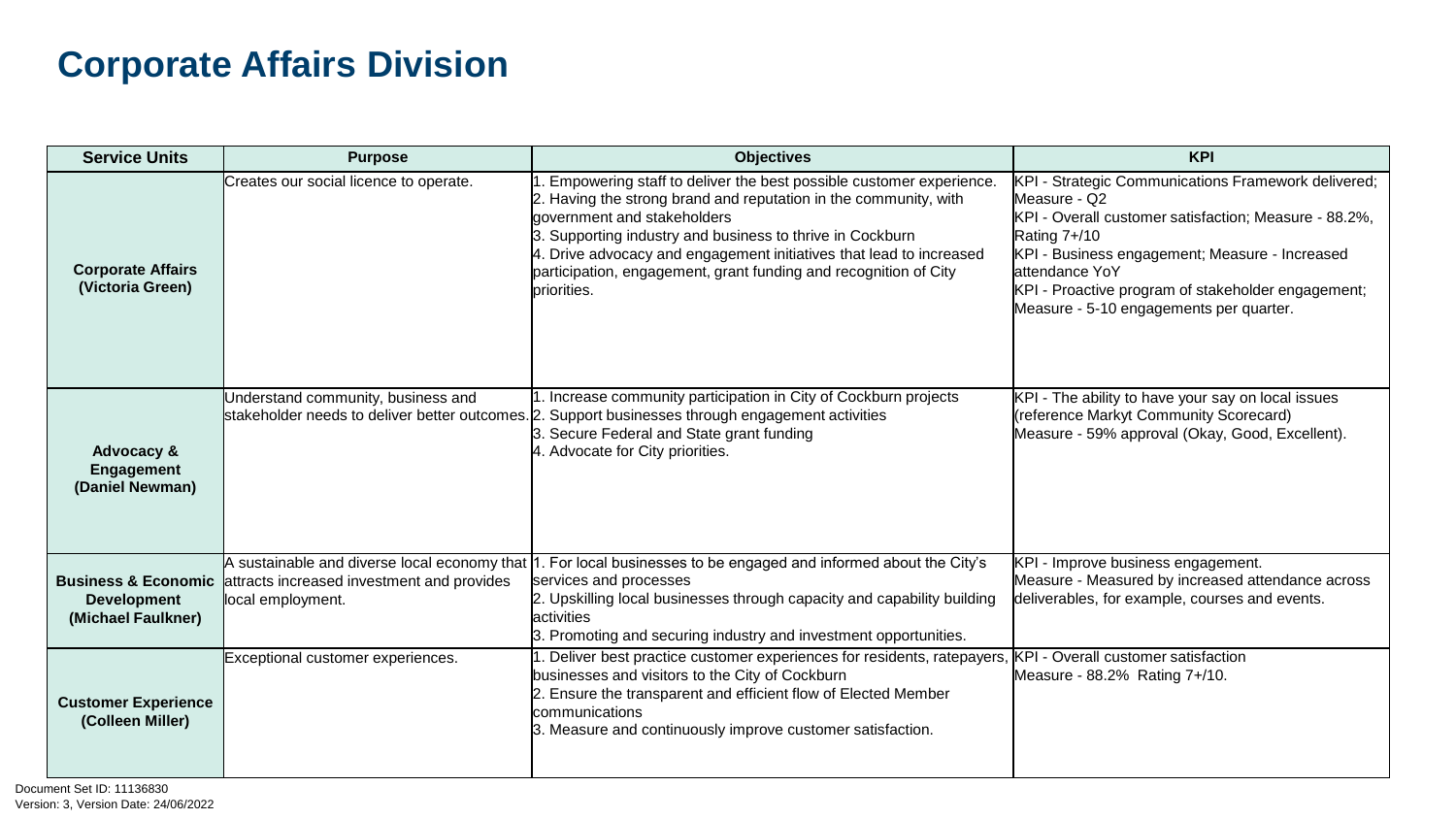### **Corporate Affairs Division (contd.)**

| <b>Service Units</b>                                                   | <b>Purpose</b>                                                                             | <b>Objectives</b>                                                                                                                                                               | <b>KPI</b>                                                                                                                                              |
|------------------------------------------------------------------------|--------------------------------------------------------------------------------------------|---------------------------------------------------------------------------------------------------------------------------------------------------------------------------------|---------------------------------------------------------------------------------------------------------------------------------------------------------|
| <b>Communications &amp;</b><br><b>Marketing</b><br>(Sam Seymour Eyles) | Informed and engaged ratepayers,<br>community members, local business and<br>stakeholders. | 1. Increase awareness and understanding of the City's vision and<br>priorities<br>2. Promote City services and facilities<br>3. Protect and enhance the reputation of the City. | KPI - How the local community is informed about what's<br>happening in the local area? (MARKYT Community<br>Scorecard)<br>Measure - 79 positive rating. |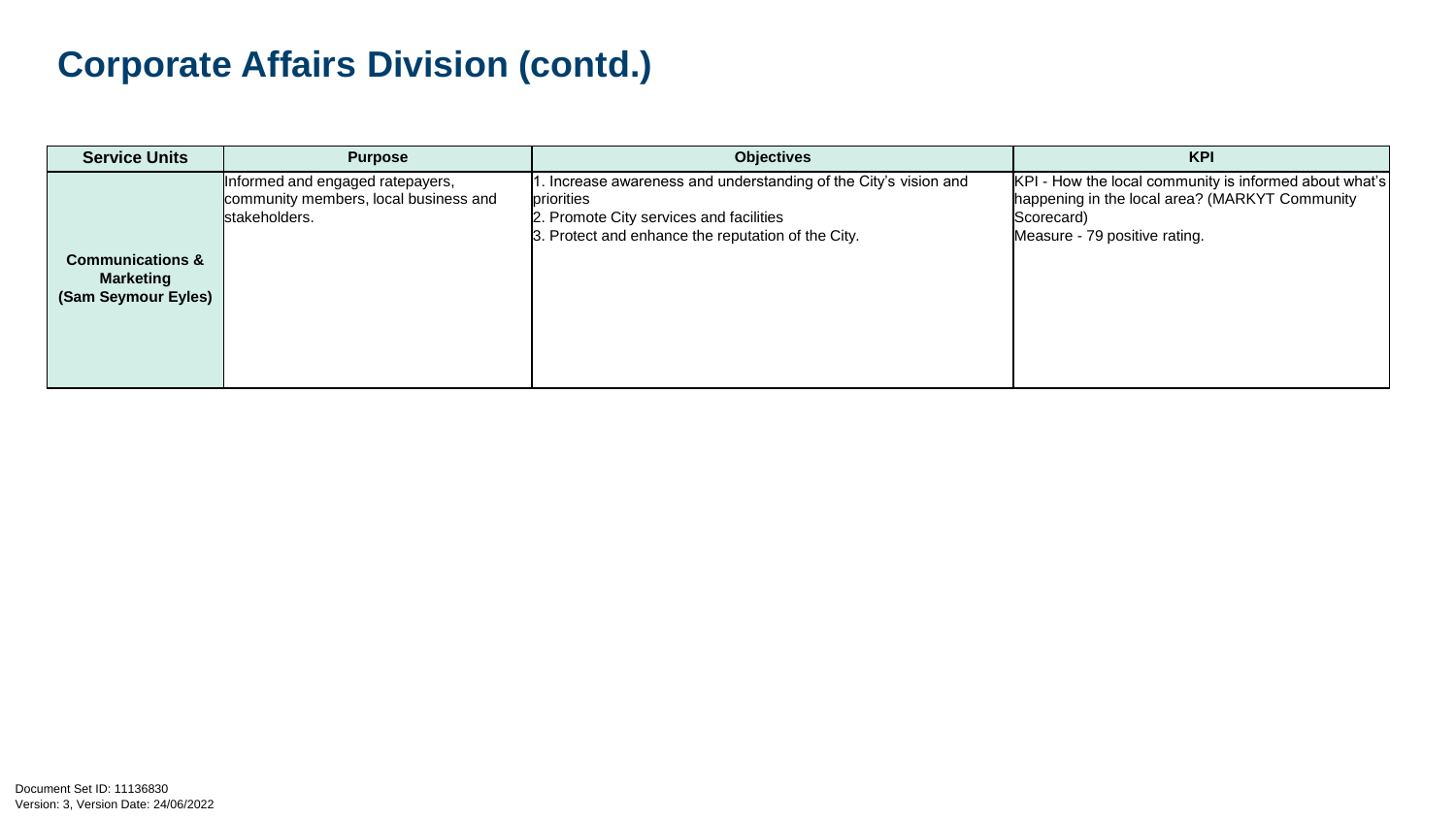| <b>Service Units</b>                                                          | <b>Purpose</b>                                                | <b>Objectives</b>                                                                                                                                                                                                                                                                                                                                                                                                                                                                                                                                                            | <b>KPI</b>                                                                                                                                                                                                                                                                                                                                                                                                                                                                                                                                             |
|-------------------------------------------------------------------------------|---------------------------------------------------------------|------------------------------------------------------------------------------------------------------------------------------------------------------------------------------------------------------------------------------------------------------------------------------------------------------------------------------------------------------------------------------------------------------------------------------------------------------------------------------------------------------------------------------------------------------------------------------|--------------------------------------------------------------------------------------------------------------------------------------------------------------------------------------------------------------------------------------------------------------------------------------------------------------------------------------------------------------------------------------------------------------------------------------------------------------------------------------------------------------------------------------------------------|
| <b>Finance</b><br>(Stuart Downing)                                            | Enables the organisation through business<br>agility.         | Planning, controlling and protecting the City's financial resources.<br>2. Delivering efficient, cost-effective and relevant financial services.<br>3. Enable the vision [the Best Place to Be] by providing leading<br>information technology services.<br>4. Ensure that data and networks are secure and operational.<br>5. Delivering efficient and effective procurement services.<br>6. Ensuring a compliant and leading purchasing and sourcing practice.<br>7. Ensure a central ERP system is available so staff can provide<br>services to the City's stakeholders. | I. KPI (Finance) - Financial Audit result; Measure -<br>Unqualified audit opinion with no significant findings "<br>2. KPI (Finance) - Outstanding Rates at 30 June;<br>Measure $- < 2\%$<br>3. KPI - (For IT - all BU) % of service requests closed<br>within the SLA; Measure - 90%<br>4. KPI (Procurement) - Number of competitive<br>engagements, Measure -70<br>5. KPI (Procurement) - The timely review of purchase<br>requisitions; Measure - < 1 day<br>6. KPI (Finance) - Timely payment of suppliers:<br>Measure - 95% paid within 30 days". |
| <b>Finance</b><br>(Nelson Mauricio)                                           | A City thriving through sustainable financial<br>stewardship. | . Planning, controlling and protecting the City's financial resources.<br>2. Delivering efficient, cost-effective and relevant financial services.<br>Ensuring the compliant financial management of revenue and<br>l3.<br>expenditure.<br>4. Focus on improving financial reporting accountability and<br>transparency for all stakeholders.<br>5. Driving greater efficiency and capability in finance through<br>transformation and innovation.                                                                                                                           | KPI - Financial Audit result; Measure - Unqualified audit<br>opinion with no significant findings "<br>KPI - Outstanding Rates at 30 June; Measure - < 2%<br>KPI - Bank reconciliation; Measure - Zero unreconciled<br>litems "<br>KPI - Timely payment of suppliers - 95% paid within 30<br>days.                                                                                                                                                                                                                                                     |
| <b>Management</b><br><b>Accounting</b><br>(Sinta Ng)<br>mant Sat ID: 11136830 | Sustainable financial compliance and<br>performance.          | Financial reporting:<br>1. Statutory financial reports (including annual budget and annual<br>financial report, and monthly financial report to Council)<br>2. Management financial reporting<br>Financial management:<br>1. Budget control systems and processes<br>2. Tax returns<br>3. Cash flow management<br>4. Fit-for-purpose online financial governance systems<br>Satisfying audit requirements:<br>1. Audit of the annual financial<br>2. Specific purpose audits.                                                                                                | <b>KPI - Financial Audit result</b><br>Measure - Unqualified audit opinion with no significant<br>findings<br>KPI - Timely payment of suppliers<br>Measure - 95% paid within 30 days.                                                                                                                                                                                                                                                                                                                                                                  |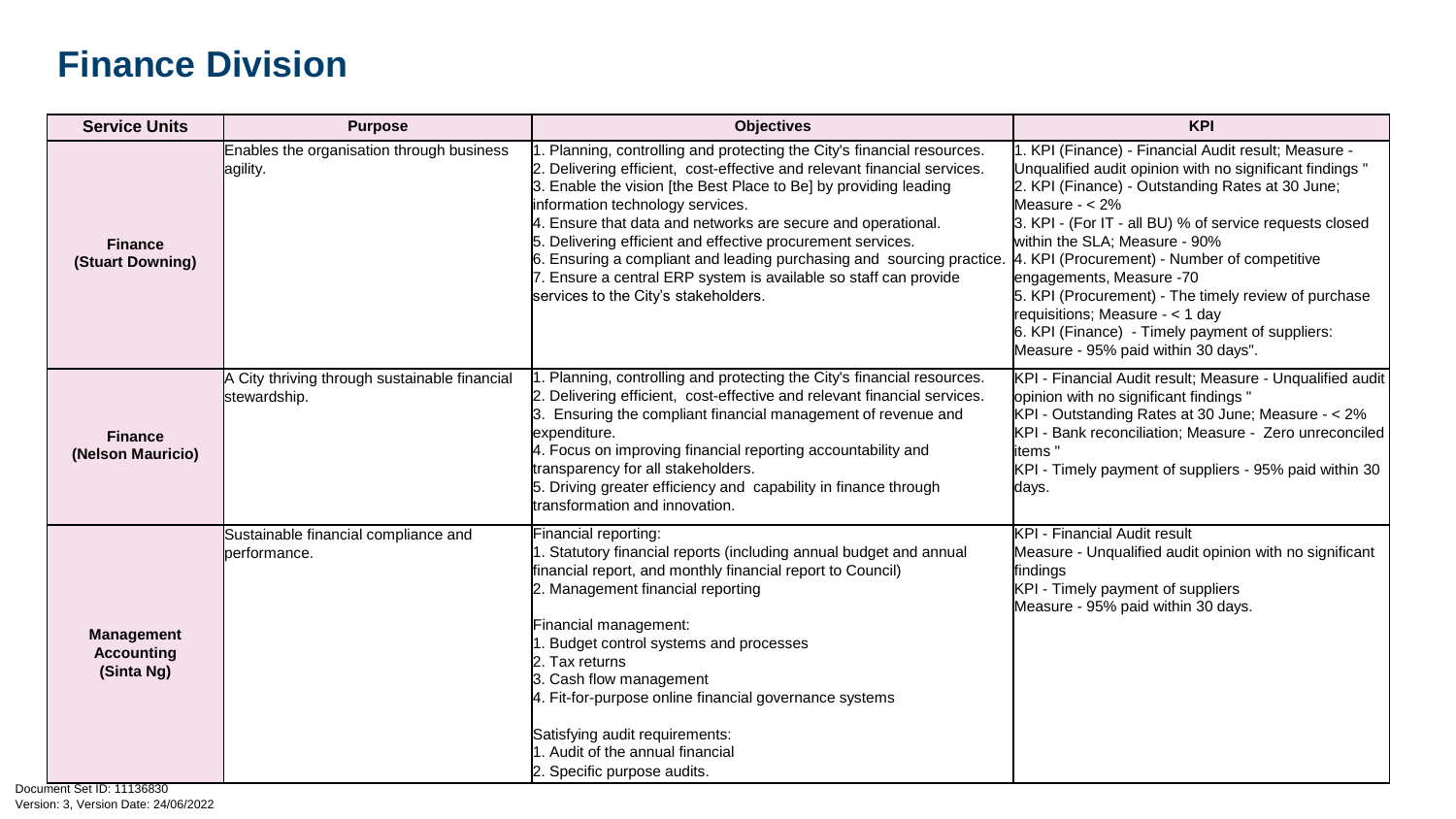| <b>Service Units</b>                                                        | <b>Purpose</b>                                                   | <b>Objectives</b>                                                                                                                                                                                                                                                                                                                                                                                                                                                                                                                                           | <b>KPI</b>                                                                                                                                                                                                        |
|-----------------------------------------------------------------------------|------------------------------------------------------------------|-------------------------------------------------------------------------------------------------------------------------------------------------------------------------------------------------------------------------------------------------------------------------------------------------------------------------------------------------------------------------------------------------------------------------------------------------------------------------------------------------------------------------------------------------------------|-------------------------------------------------------------------------------------------------------------------------------------------------------------------------------------------------------------------|
| <b>Rates &amp; Revenue</b><br><b>Chantelle D'Ascenzo &amp;</b><br>Eliel Yu) | Ratepayers and debtors supported to make<br>payments affordably. | Rates billing and collection:<br>I. Issuing annual and instalment rates notices<br>2. Managing debt collection and recovery systems and processes<br>3. Maintaining up-to-date property details and valuations<br>Revenue management:<br>. Managing banking services and payment gateways<br>2. Providing a sundry invoicing service for the organisation<br>3. Reconciling bank accounts and integrated revenue raising systems<br>Electoral roll:<br>. Keeping roll updated for Council elections.                                                        | KPI - Outstanding Rates at 30 June<br>Measure $- < 2\%$<br><b>KPI</b> - Bank reconciliation<br>Measure - Zero unreconciled items.                                                                                 |
| <b>Procurement</b><br>(Tony Natale)                                         | Educating and engaging to create value with<br>integrity.        | . Delivering efficient and effective procurement services.<br>2. Ensuring a compliant and leading purchasing and sourcing practice.<br>3. Focus on improving capability and transparency for procurement<br>decisions.                                                                                                                                                                                                                                                                                                                                      | KPI - Number of competitive engagements; Measure -<br><b>170</b><br>KPI - The timely review of purchase requisitions;<br>Measure $-$ < 1 day<br>KPI - Insurance currency in all know contracts; Measure<br>> 95%. |
| <b>Purchasing &amp; Contract</b><br><b>Development</b><br>(Tony Natale)     | Educating and engaging to create value with<br>integrity.        | Purchasing:<br>. Probity reviews, release of purchase orders<br>2. Supplier and user set-up, data validation and reporting<br>Sourcing and contract management<br>. Facilitate, coordinate and oversee sourcing and tendering<br>2. Advise, maintain and support contract currency<br>3. Robustly and efficiently evaluate processes and practices<br>Procurement assurance<br>Ensure policy and regulatory awareness and compliance<br>Educate, train and support the procurement network<br>3. Consider sustainability factors and using local suppliers. | KPI - Number of competitive engagements<br>Measure $-70$ .                                                                                                                                                        |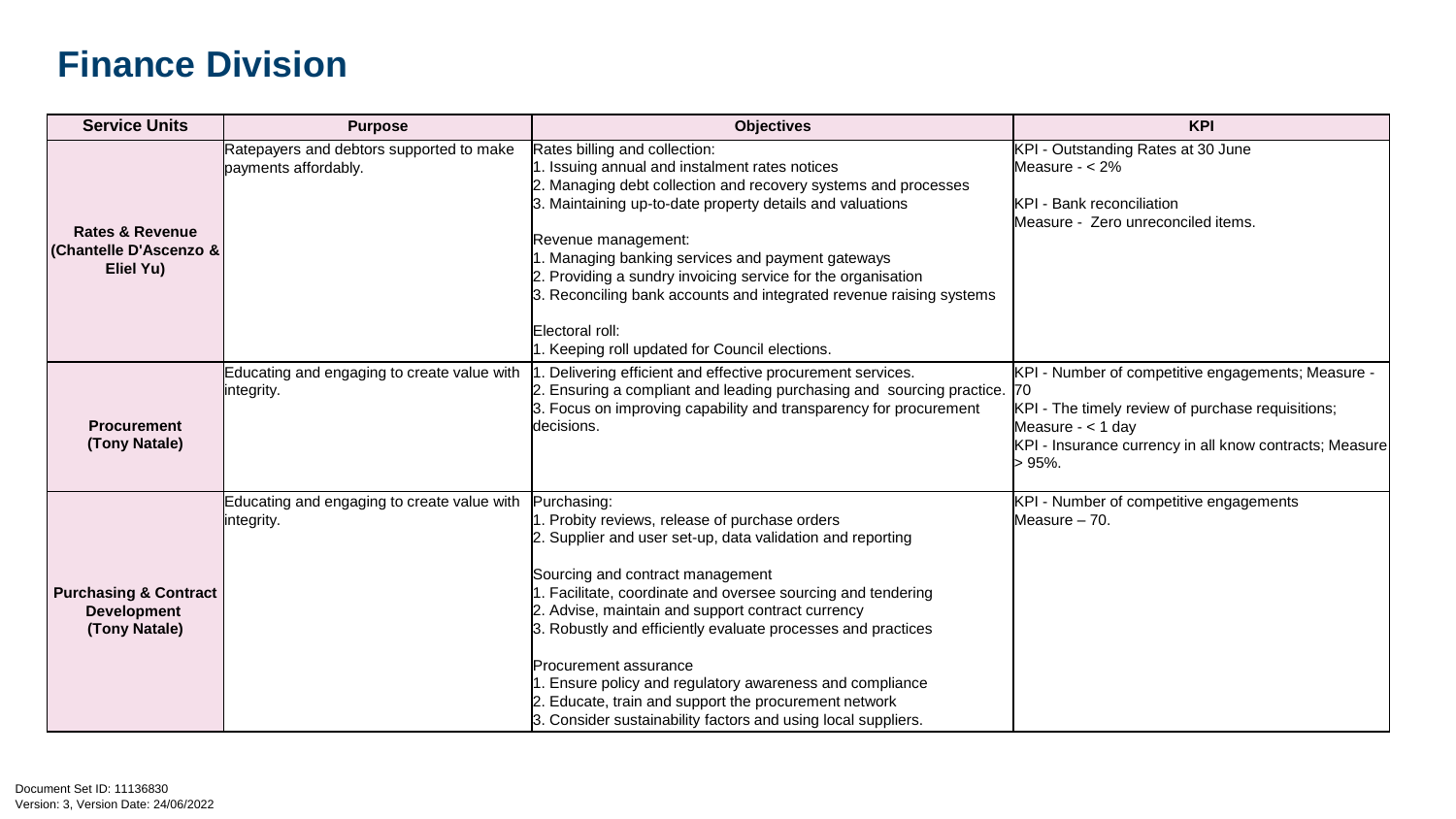| <b>Service Units</b>                                                                              | <b>Purpose</b>                                                                 | <b>Objectives</b>                                                                                                                                                                                                                                                                                                                                                                                                                                                                                                                                                              | <b>KPI</b>                                                                                                                                                                                                                                                                                                                 |
|---------------------------------------------------------------------------------------------------|--------------------------------------------------------------------------------|--------------------------------------------------------------------------------------------------------------------------------------------------------------------------------------------------------------------------------------------------------------------------------------------------------------------------------------------------------------------------------------------------------------------------------------------------------------------------------------------------------------------------------------------------------------------------------|----------------------------------------------------------------------------------------------------------------------------------------------------------------------------------------------------------------------------------------------------------------------------------------------------------------------------|
| <b>Information Technology</b><br>(Brett Fellows)                                                  | Enabling and supporting the business to<br>create solutions.                   | Ensure that data and networks are secure and operational.<br>Enable the vision [the Best Place to Be] by providing leading<br>information technology services.<br>Empowering staff to deliver the best possible information<br>management and to enable planning decisions through mapping.                                                                                                                                                                                                                                                                                    | KPI - % of service requests closed within the Service<br>evel Agreement; Measure - 90%<br>KPI - % of customer requests responded within SLA;<br>Measure - 90%<br>KPI - % of service requests closed within SLA; Measure<br>90%<br>KPI - % of service requests closed within the Service<br>Level Agreement; Measure - 90%. |
| <b>Technology</b><br>(Justin Oee)                                                                 | Delivering technological infrastructure,<br>empowering organisational agility. | Deliver IT fundamentals to the City<br>2. Create value in our business<br>3. Protect the integrity of our data and network.                                                                                                                                                                                                                                                                                                                                                                                                                                                    | KPI - % of service requests closed within the Service<br>Level Agreement (SLA)<br>Measure - 90%.                                                                                                                                                                                                                           |
| <b>Information</b><br><b>Management</b><br>(Emma Machura)                                         | Ensuring the City's information is accessible<br>land secure.                  | Provide an information management service to the organisation that<br>meets both legislative and best practice requirements, including:<br>. Processing, registration and distribution of incoming mail<br>2. Providing records management system administration, support and<br>training<br>3. Developing records and information management policies,<br>procedures and guidelines Providing advice about records and<br>information management practices<br>. Managing the City's archives, including the authorised disposal of<br>records<br>5. Processing outgoing mail. | KPI - % of customer requests responded within SLA<br>Measure - 90%.                                                                                                                                                                                                                                                        |
| <b>GIS</b><br>(Nathan Sharp)<br>Document Set ID: 11136830<br>Version: 3, Version Date: 24/06/2022 | Visualising geo-spatial data, enabling<br>planning decisions.                  | . Manage online mapping services<br>Develop mobile data collection tools<br>Provide technical support for GIS data, mapping and tool needs<br>Provide printed and digital maps<br>Process geospatial data (including as-constructed data)<br>Develop automated processes for repetitive or complex manual GIS<br>tasks (including editing, data conversion, geo-processing and<br>reporting)<br>. Share geospatial data.                                                                                                                                                       | KPI - % of service requests closed within SLA<br>Measure - 90%.                                                                                                                                                                                                                                                            |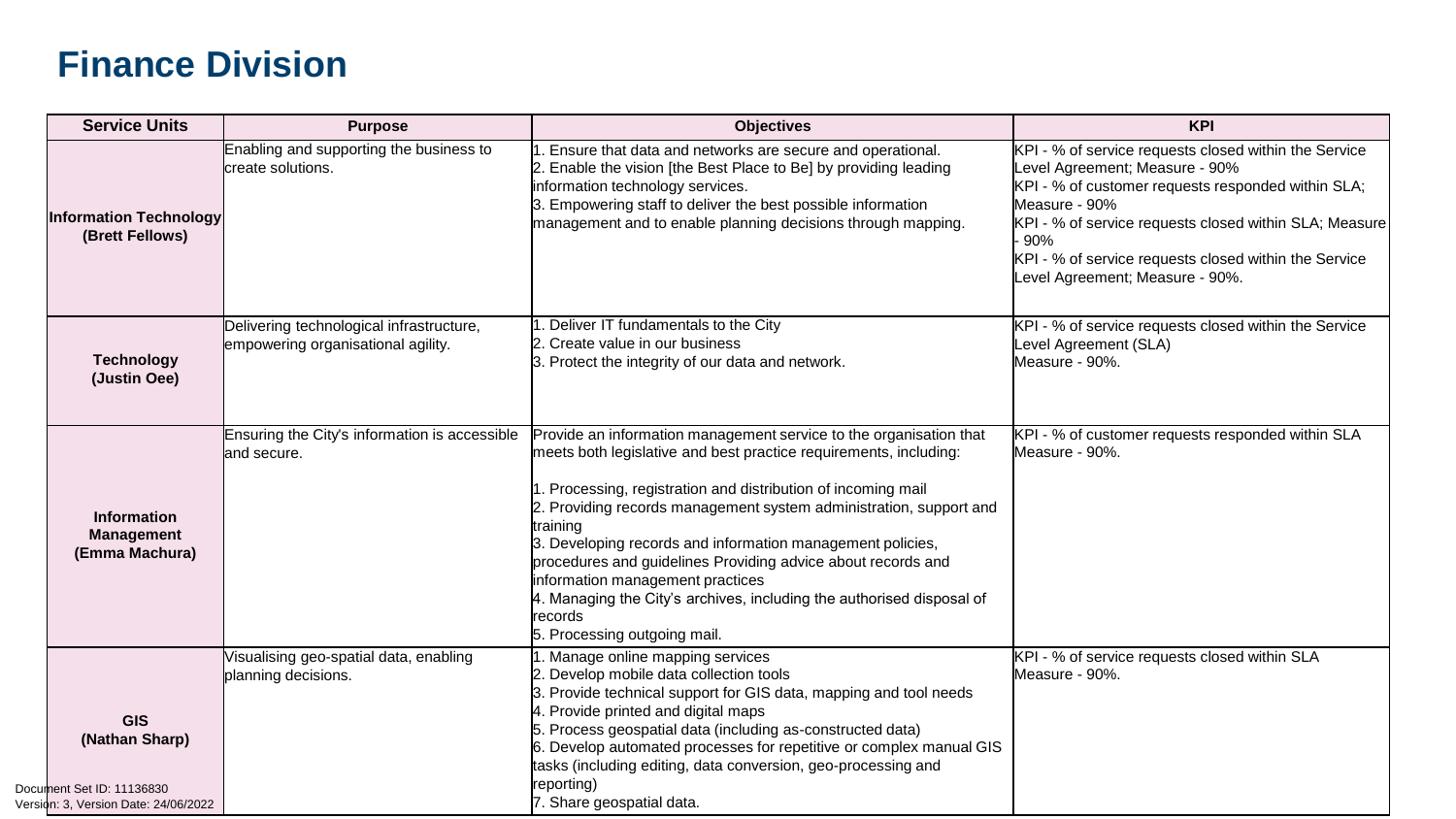| <b>Service Units</b>                        | <b>Purpose</b>                                                                         | <b>Objectives</b>                                                                                                                                                                                                                                               | <b>KPI</b>                                                                |
|---------------------------------------------|----------------------------------------------------------------------------------------|-----------------------------------------------------------------------------------------------------------------------------------------------------------------------------------------------------------------------------------------------------------------|---------------------------------------------------------------------------|
| <b>Business Systems</b><br>(James Katarski) | Providing and supporting agile solutions to<br>the City's aspirations and obligations. | 1. Ensure a central ERP system is available so staff can provide<br>services to the City's stakeholders<br>2. Provide a central point for advice and guidance for business systems Measure - 90%.<br>requirements and develop new and more efficient solutions. | KPI - % of service requests closed within the Service<br>Level Agreement. |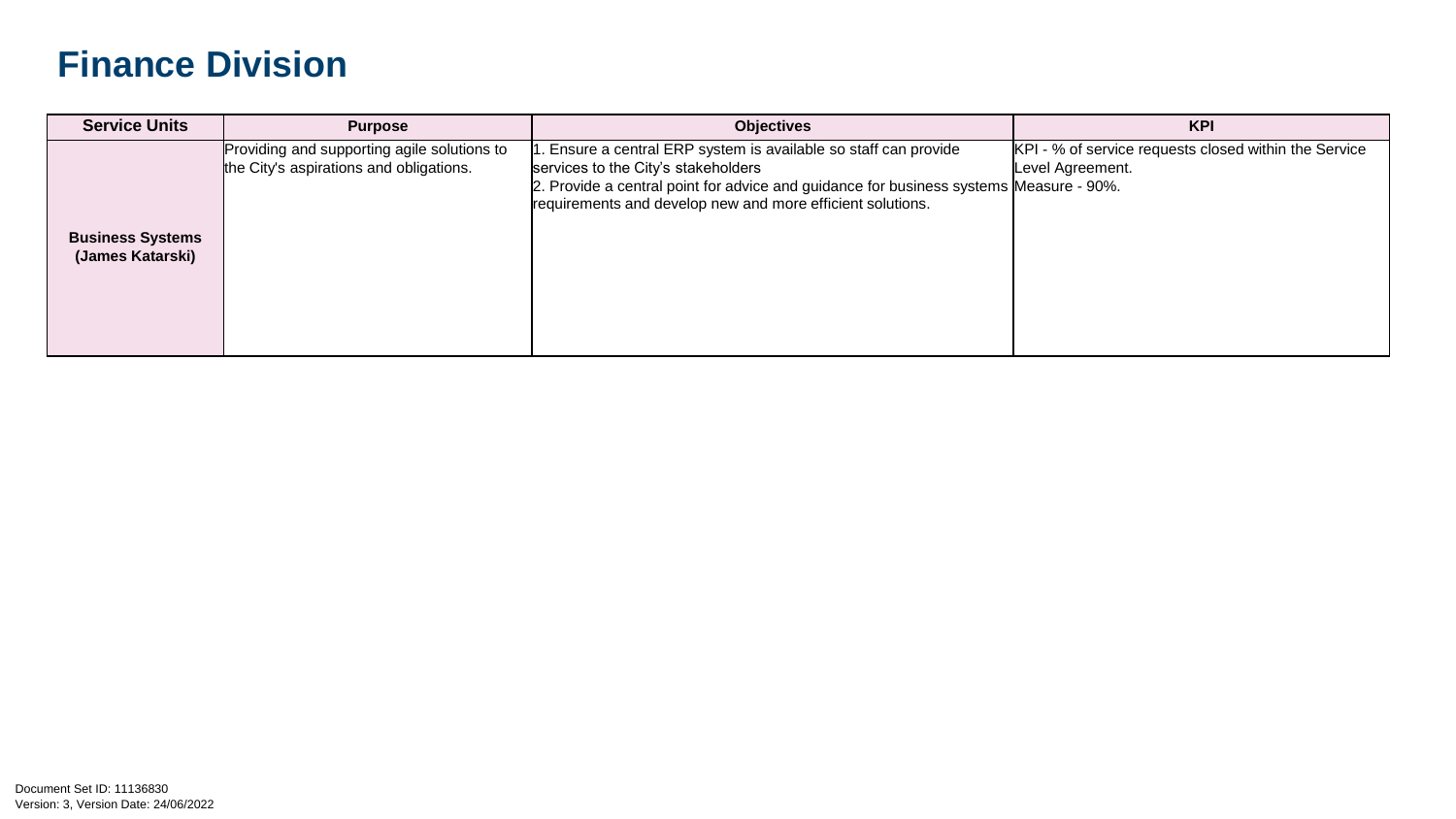| <b>Service Units</b>                                               | <b>Purpose</b>                                                                           | <b>Objectives</b>                                                                                                                                                                                                                                                                                                                   | <b>KPI</b>                                                                                                                                                                                                                                                                           |
|--------------------------------------------------------------------|------------------------------------------------------------------------------------------|-------------------------------------------------------------------------------------------------------------------------------------------------------------------------------------------------------------------------------------------------------------------------------------------------------------------------------------|--------------------------------------------------------------------------------------------------------------------------------------------------------------------------------------------------------------------------------------------------------------------------------------|
| <b>Operations</b><br>(Anton Lees)                                  | Delivers amenity of great pride.                                                         | . Ensure assets are functional and safe<br>2. Team focused on a safe work environment<br>3. Projects delivered in accordance with the CBP<br>4. Strategically invest in property which delivers economic returns<br>5. Level of Service per BU achieved.                                                                            | KPI - Delivery of major (>\$500k) projects against<br>targets (Registered in PPM): Measure - 0.8<br>KPI - Operations Customer Request completion rate<br>85% (excluding future works)<br>KPI - Commercial tenancy occupancy; Measure - 95%<br>KPI - Level of Service: Measure - 90%. |
| <b>Operations &amp;</b><br><b>Maintenance</b><br>(Lou Vieira)      | A community with great well maintained<br>amenity reflecting 'the best place to be'.     | . Ensure effective, efficient and safe delivery of waste services.<br>2. Ensure effective fleet procurement and maintenance.<br>3. Supporting the vision [the Best Place to Be] by presenting high<br>quality environment, parks and streetscapes spaces<br>4. Maintain civic infrastructure assets to enable safe transport modes. | KPI - Streetscapes level of service; Measure - 26<br>KPI - Parks (Sporting Ovals) Planned v Actual<br>Expenditure (Account Type 563) - 90%<br>KPI - Road resurfacing; Measure - 47,000sqm<br>KPI - Number of weekly collection services; Measure -<br>51,000.                        |
| <b>Environment, Parks &amp;</b><br><b>Streetscapes</b><br>(Vacant) | Enhancing safe and appealing green<br>recreational spaces for our thriving<br>community. | 1. Provide and maintain accessible and high-quality open spaces,<br>parks, streetscapes, and natural bushland areas for the community's<br>benefit.                                                                                                                                                                                 | KPI - Streetscapes level of service<br>Measure - 26.                                                                                                                                                                                                                                 |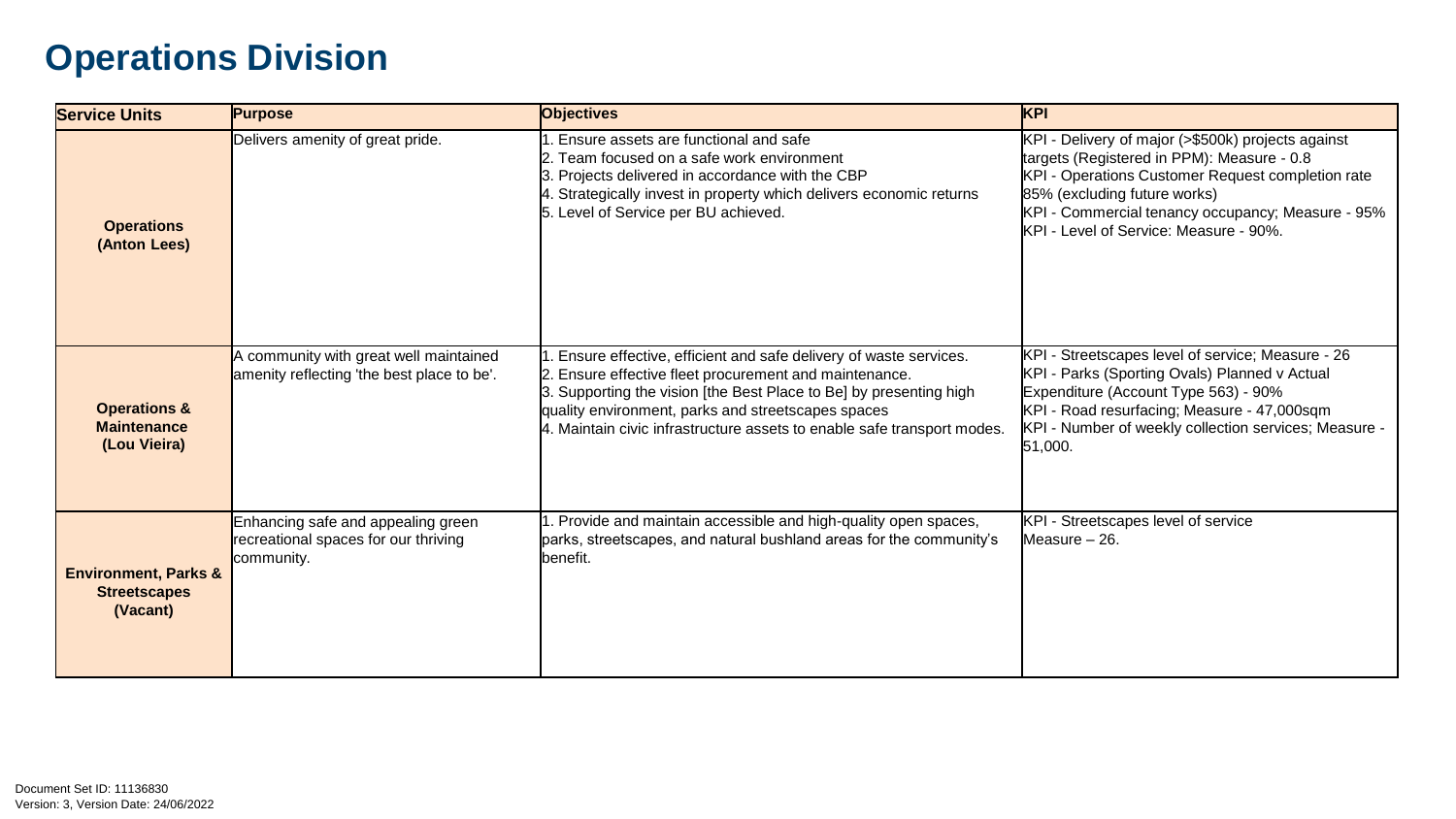| <b>Service Units</b>                             | <b>Purpose</b>                                                                         | <b>Objectives</b>                                                                                                                                                                                                                                                                                            | KPI                                                             |
|--------------------------------------------------|----------------------------------------------------------------------------------------|--------------------------------------------------------------------------------------------------------------------------------------------------------------------------------------------------------------------------------------------------------------------------------------------------------------|-----------------------------------------------------------------|
| <b>Civil Infrastructure</b><br>(Colin MacMillan) | keep our community moving.                                                             | Providing safe sustainable transport assets to 1. The maintenance of the City's road infrastructure network, including<br>roads, kerbs, lighting, footpaths, cycleways, car parks, bus shelters and Measure - 47,000sqm.<br>drainage systems<br>2. Delivering minor drainage and road construction programs. | KPI - Road resurfacing                                          |
| <b>Fleet Management</b><br>(Vacant)              | Optimising the utilisation and value of<br>sustainable fleet assets.                   | 1. Procurement of fleet and plant<br>2. Maintenance of fleet and plant.                                                                                                                                                                                                                                      | KPI - Number of fleet services completed<br>Measure - 290.      |
| <b>Waste Services</b><br>(Lyall Davison)         | Providing community with sustainable waste<br>management for environmental protection. | . To manage and recover community and commercial waste<br>2. To deliver effective, efficient and safe waste and recycling collection<br>Iservices.                                                                                                                                                           | KPI - Number of weekly collection services<br>Measure - 51,000. |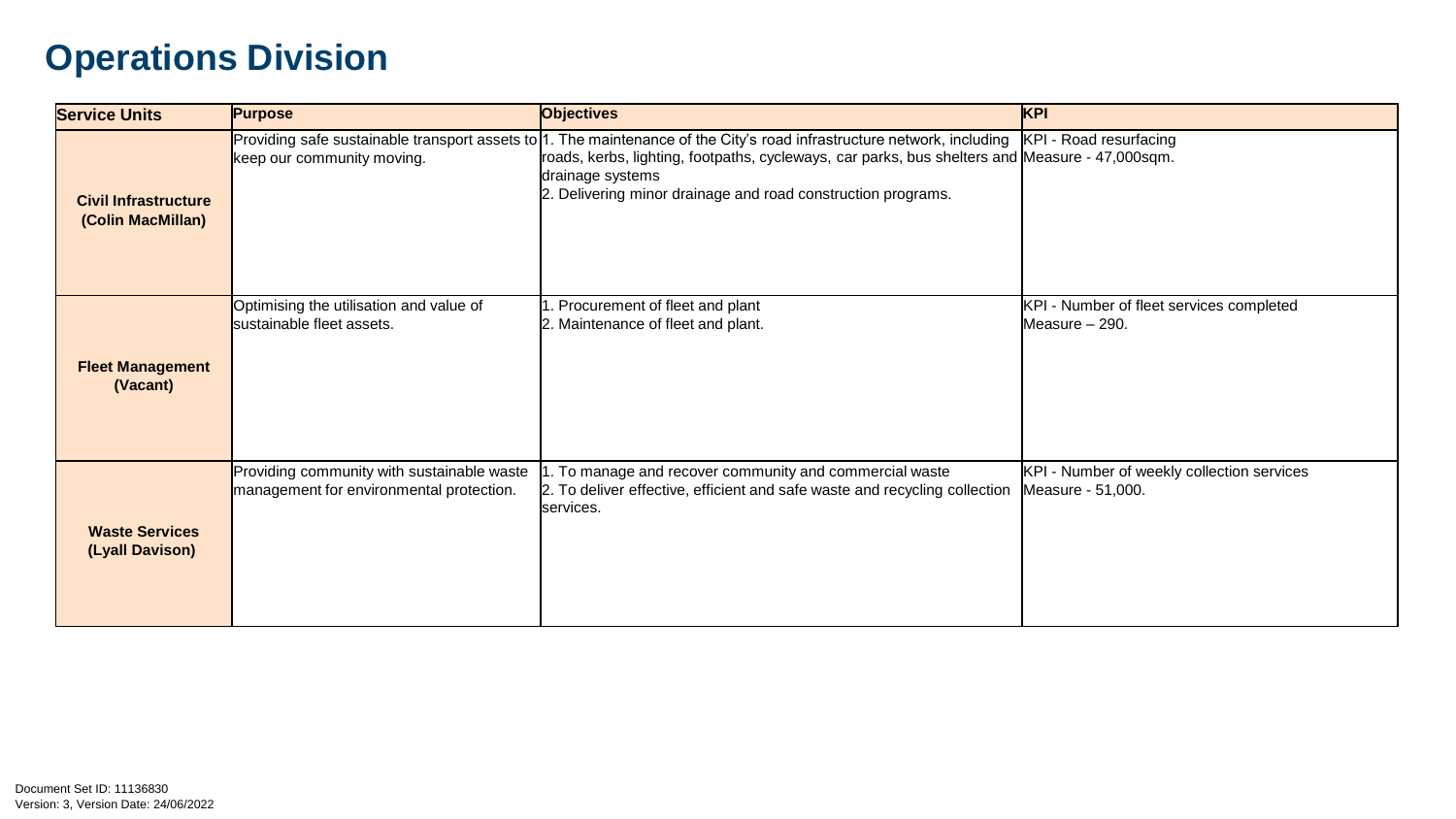| <b>Service Units</b>                                          | <b>Purpose</b>                                                                                    | <b>Objectives</b>                                                                                                                                                                                                        | <b>KPI</b>                                                                                                                                                                                                                                                                                                                                                                                                            |
|---------------------------------------------------------------|---------------------------------------------------------------------------------------------------|--------------------------------------------------------------------------------------------------------------------------------------------------------------------------------------------------------------------------|-----------------------------------------------------------------------------------------------------------------------------------------------------------------------------------------------------------------------------------------------------------------------------------------------------------------------------------------------------------------------------------------------------------------------|
| <b>Projects</b><br>(Terry Green)                              | Deliver projects which enhance our<br>communities access to quality infrastructure<br>and spaces. | 1. Supporting the vision [the Best Place to Be] by having projects either<br>initiated, designed and delivered<br>2. Support a workplace that applies project management principles to<br>successfully deliver projects. | KPI - Delivery of major (>\$500k) projects against<br>targets (Registered in PPM); Measure - 0.8<br>KPI - Planned expenditure v actual expenditure;<br>Measure - 85% (Registered in PPM)<br>KPI - External funding expected v claimed; Measure -<br>90% (Registered in PPM)<br>KPI - Portfolio risk management (Scope, Cost, Time);<br>Measure - less than 10 projects with Red traffic light<br>(Registered in PPM). |
| <b>Civil Projects</b><br>(Vacant)                             | Delivering better roads and paths.                                                                | 1. Initiate approved projects listed in the FY23 budget<br>2. Design and develop approved projects listed in the FY23 budget<br>3. Deliver approved projects listed in the FY23 budget.                                  | KPI - Delivery of major (>\$500k) projects<br>against targets (Registered in PPM)<br>Measure - 0.8.                                                                                                                                                                                                                                                                                                                   |
| <b>Building &amp; Security</b><br><b>Projects</b><br>(Vacant) | Exceptional building spaces delivered.                                                            | 1. Initiate approved projects listed in the FY23 budget<br>2. Design and develop approved projects listed in the FY23 budget<br>3. Deliver approved projects listed in the FY23 budget.                                  | KPI - Delivery of major (>\$500k) projects against<br>targets (Registered in PPM)<br>Measure - 0.8.                                                                                                                                                                                                                                                                                                                   |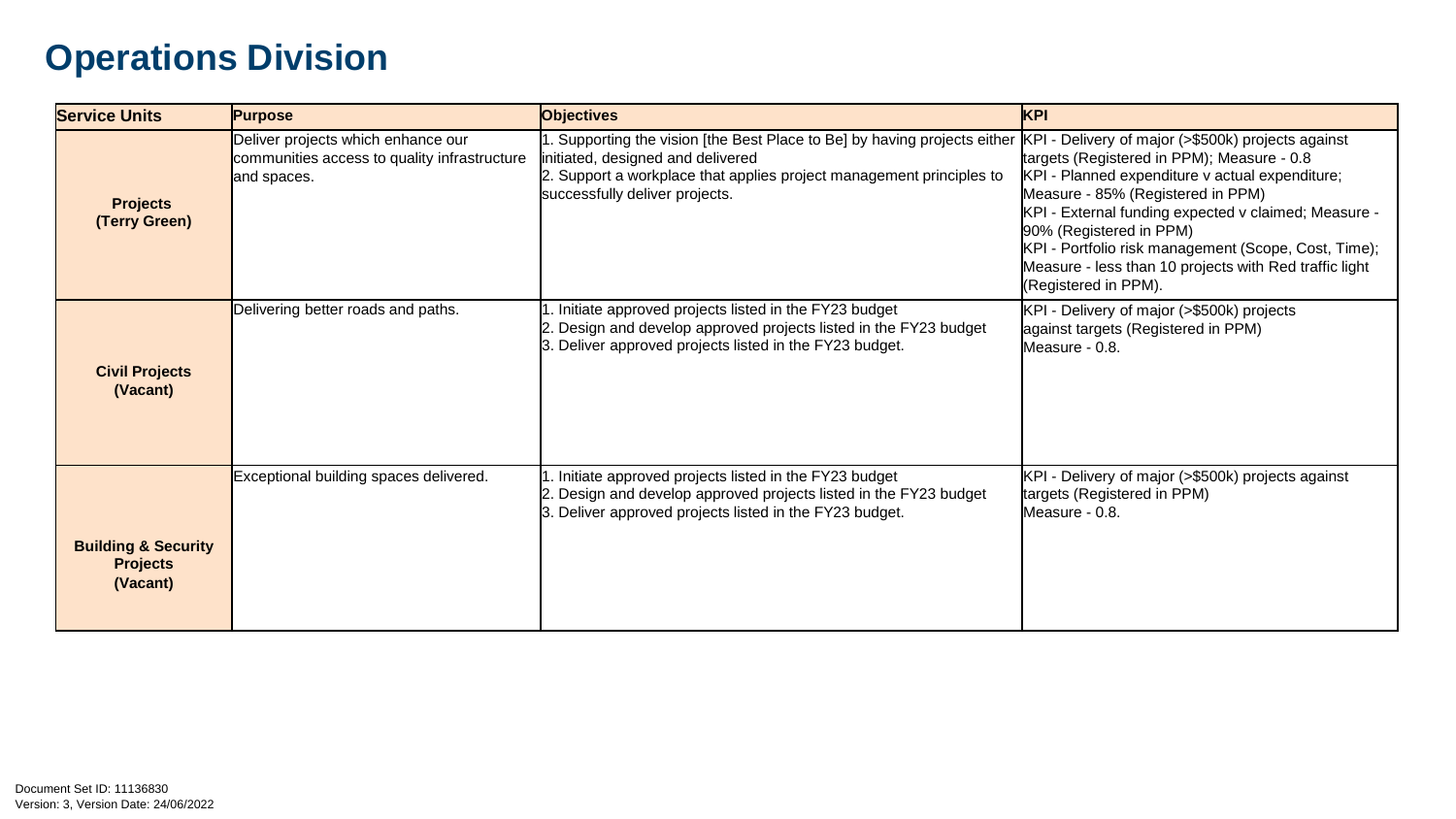| <b>Service Units</b>                                          | <b>Purpose</b>                                     | <b>Objectives</b>                                                                                                                                                                                        | <b>KPI</b>                                                                                          |
|---------------------------------------------------------------|----------------------------------------------------|----------------------------------------------------------------------------------------------------------------------------------------------------------------------------------------------------------|-----------------------------------------------------------------------------------------------------|
| <b>Landscape &amp; Coastal</b><br><b>Projects</b><br>(Vacant) | Delivering amazing coastal and open spaces.  1     | . Initiate approved projects listed in the FY23 budget<br>2. Design and develop approved projects listed in the FY23 budget<br>3. Deliver the approved projects listed in the FY23 budget.               | KPI - Delivery of major (>\$500k) projects against<br>targets (Registered in PPM)<br>Measure - 0.8. |
| <b>Program Management</b><br><b>Office</b><br>(Vacant)        | Coordinated approach to delivering<br>lexcellence. | 1. Developing governance frameworks, documentation and reporting<br>2. Project planning and scheduling (including information management, Measure - 100%.<br>quality assurance and solution management). | KPI - New projects registered in PPM (>\$500k)                                                      |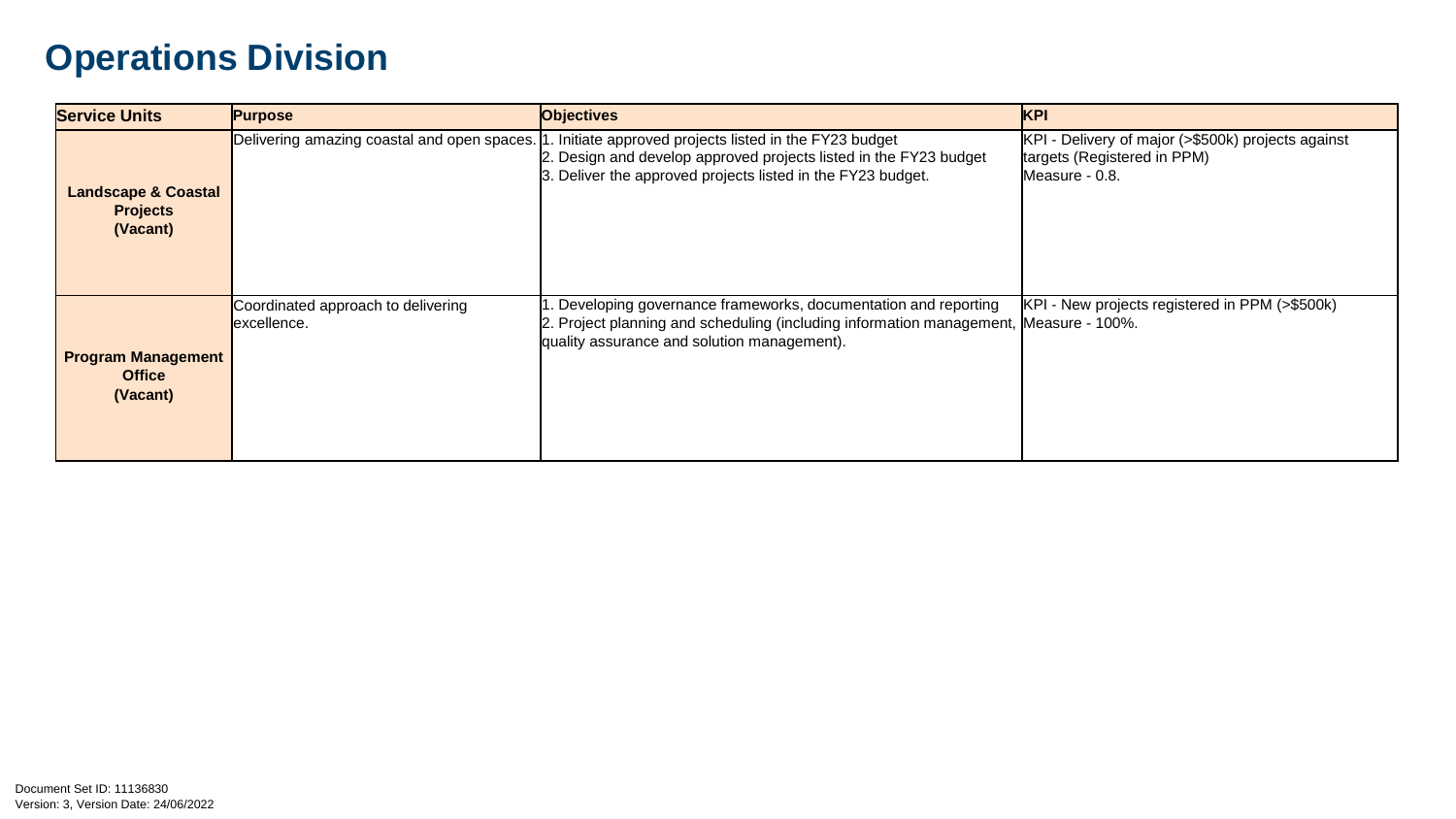| <b>Service Units</b>                           | <b>Purpose</b>                                                                           | <b>Objectives</b>                                                                                                                                                                                                                                                                                                                                                           | KPI                                                                                                                                                                                                                                                                                                                                                                         |
|------------------------------------------------|------------------------------------------------------------------------------------------|-----------------------------------------------------------------------------------------------------------------------------------------------------------------------------------------------------------------------------------------------------------------------------------------------------------------------------------------------------------------------------|-----------------------------------------------------------------------------------------------------------------------------------------------------------------------------------------------------------------------------------------------------------------------------------------------------------------------------------------------------------------------------|
| <b>Property &amp; Assets</b><br>(Joe Saraceni) | An optimised, value-generating City property<br>and asset portfolio                      | 1. Ensure effective, efficient and compliant land and leasing acitivites.<br>2. Supporting the vision [the Best Place to Be] by ensuring that City<br>facilities are functional, safe, modern and useful.<br>3. Enabling the vision [the Best Place to Be] by ensuring well<br>researched and credible strategic asset management that leads to fit-<br>for-purpose assets. | KPI - Commercial tenancy occupancy; Measure - 95%<br>KPI - Building maintenance customer requests (first<br>response within 5 days); Measure - 95%<br>KPI - Asset Management Maturity and Benchmarking<br>Projects; Measure - Completion<br>KPI - Lands Management Plan; Measure - Exco<br>lendorsed<br>KPI - ARC Facility Management Handover; Measure -<br>Exco endorsed. |
| <b>Land &amp; Leasing</b><br>(Vacant)          | Strategically acquiring and optimising the<br>value of the City's real estate portfolio. | 1. The purchase and disposal of land<br>2. The resumption of land for projects<br>3. Managing crown land and land management orders<br>4. Managing caveats, easements and other encumbrances<br>5. Road and park naming<br>6. Pedestrian access way closures.                                                                                                               | KPI - Commercial tenancy occupancy<br>Measure - 95%.                                                                                                                                                                                                                                                                                                                        |
| <b>City Facilities</b><br>(Shane Pike)         | our properties to be the best places.                                                    | Maximising the life, accessibility and safety of 1. Deliver effective facilities services across all City-owned buildings,<br>ensuring they remain functional, safe, modern and useful to the City<br>and the community.                                                                                                                                                    | KPI - Building maintenance customer requests (first<br>response within 5 days)<br>Measure - 95%.                                                                                                                                                                                                                                                                            |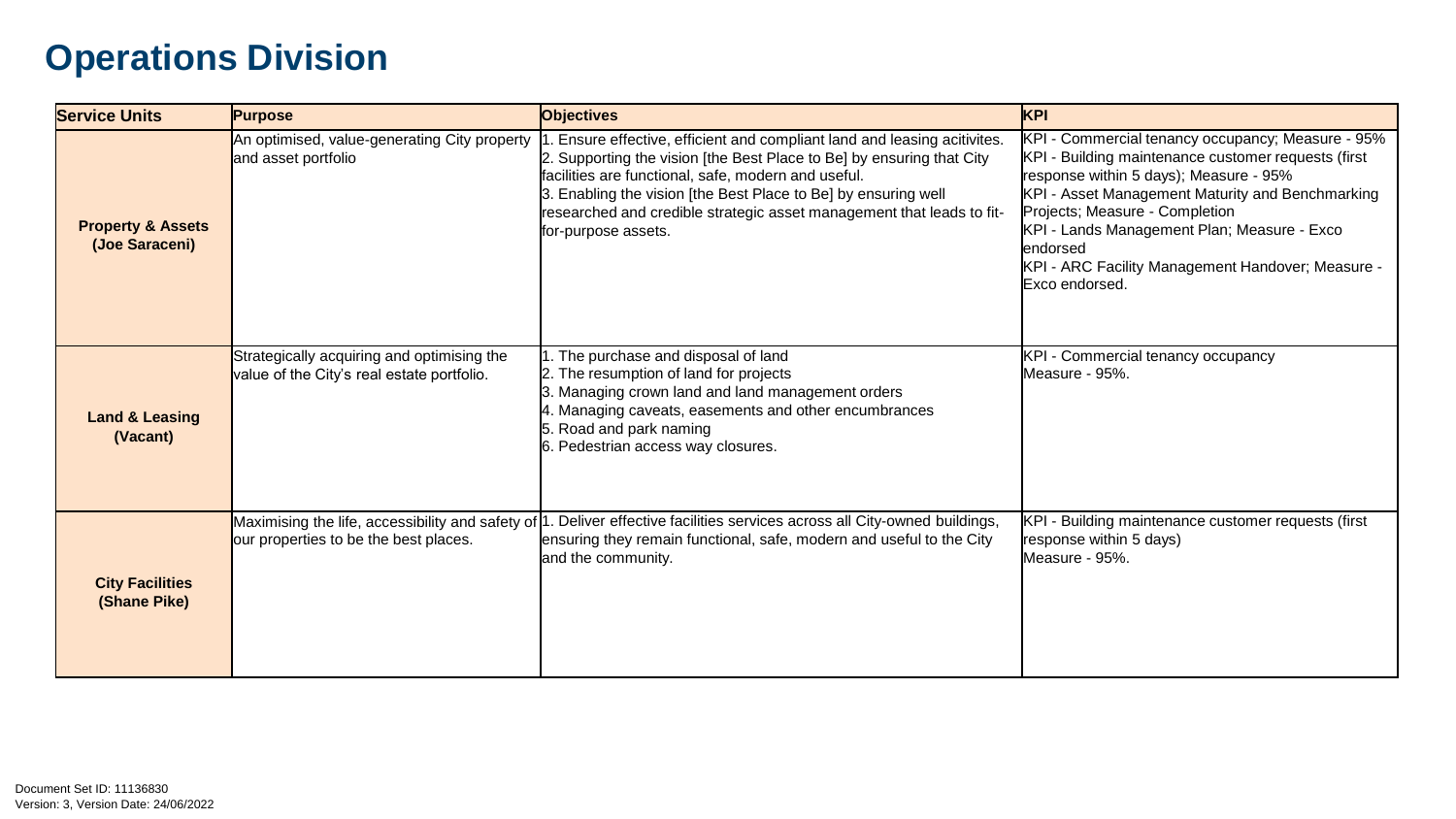| <b>Service Units</b>                | <b>Purpose</b>                                                                                          | <b>Objectives</b>                                                                                                                                                                                                                                                                                                                                                                                                                                                                | <b>IKPI</b>                                                                           |
|-------------------------------------|---------------------------------------------------------------------------------------------------------|----------------------------------------------------------------------------------------------------------------------------------------------------------------------------------------------------------------------------------------------------------------------------------------------------------------------------------------------------------------------------------------------------------------------------------------------------------------------------------|---------------------------------------------------------------------------------------|
| <b>Asset Management</b><br>(Vacant) | Enabling City growth, through informed<br>decisions to deliver safe and high-quality<br>infrastructure. | 1. Collect and analyse information critical to asset condition<br>assessments, financial management, level-of-service measures, asset<br>replacement programs, anticipated useful life assessments, asset<br>revaluations for long-term planning and forward works programming<br>2. Deliver the Strategic Asset Management Planning Framework<br>(SAMPF) including Asset Management Plans, systems, processes and<br>procedures which support service provision and management. | KPI - Asset Management Maturity and Benchmarking<br>Projects<br>Measure – Completion. |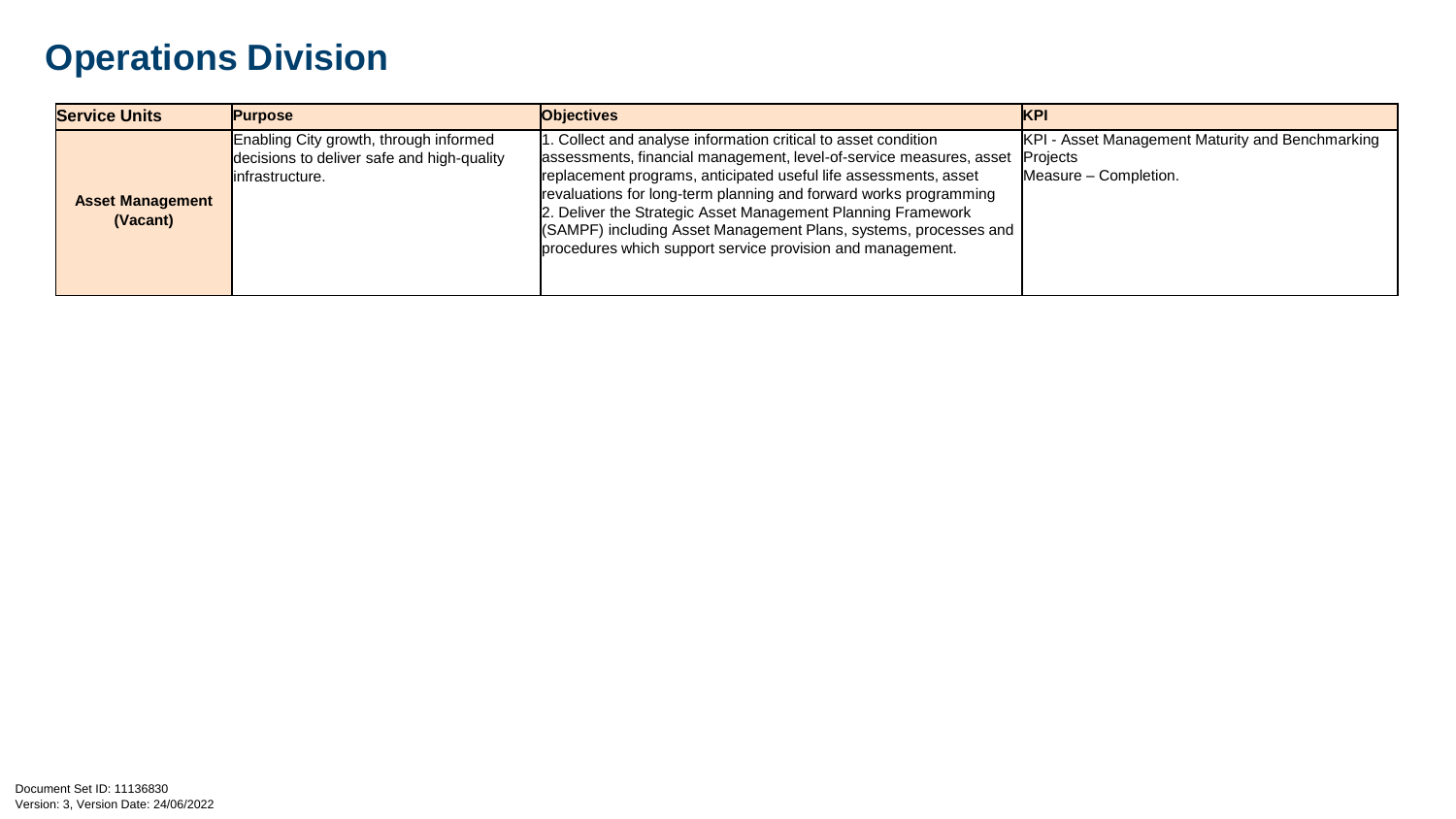| <b>Service Units</b>                                                                 | <b>Purpose</b>                                           | <b>Objectives</b>                                                                                                                                                                                                                                                                                                                                                                                                                                                                                                                                                                    | <b>KPI</b>                                                                                                                                                                                                                                                                                                                                                                                                                                                                                             |
|--------------------------------------------------------------------------------------|----------------------------------------------------------|--------------------------------------------------------------------------------------------------------------------------------------------------------------------------------------------------------------------------------------------------------------------------------------------------------------------------------------------------------------------------------------------------------------------------------------------------------------------------------------------------------------------------------------------------------------------------------------|--------------------------------------------------------------------------------------------------------------------------------------------------------------------------------------------------------------------------------------------------------------------------------------------------------------------------------------------------------------------------------------------------------------------------------------------------------------------------------------------------------|
| <b>Built &amp; Natural</b><br><b>Environment</b><br>(Daniel Arndt)                   | Creating the best place to be.                           | 1. Supporting the vision [the Best Place to Be] by having a quality built<br>and natural environment<br>2. Ensuring all development decision making is compliant with the State KPI - Assessment of all new capital works projects prior<br>and City strategic objectives<br>3. Ensuring the City's strategic documents champion the City's vision.                                                                                                                                                                                                                                  | KPI - Dealing with statutory applications inline with the<br>City's KPI timeframes<br>to inclusion in budget<br>KPI - Annually report progress against the Strategic<br>Community Plan objectives to reduce emissions and for<br>biodiversity.                                                                                                                                                                                                                                                         |
| <b>Development</b><br><b>Assessment &amp;</b><br>Compliance<br>(Lorenzo Santoriello) | A City with enjoyable, compliant and healthy<br>places.  | . Champion the vision through consistent decision making and/or<br>recommendation that enable enjoyable, compliant and healthy places;<br>whilst maintaining high levels of customer service.<br>2. Ensure credible, efficient, proactive and high levels of customer<br>service in the delivery of all service units.<br>3. Having adaptive, fit-for-purpose systems and process in place to<br>enable effective delivery of development assessment and compliance.<br>4. Having a strong and respected brand and reputation in the<br>community, with government and stakeholders. | KPI - Building Permits; Measure - 99% of applications<br>determined within the statutory timeframes"<br>KPI - Dealing with Statutory Planning applications in<br>line with the City's KPI timeframes; Measure - 70% of<br>applications determined within the statutory timeframes"<br>KPI - Audits of public health premises carried out to<br>meet the recognised minimum frequency and standard.<br>KPI - Timeframe to approve Subdivisional drawings<br>submitted by developers; Measure - 4 weeks. |
| <b>Building Services</b><br>(John West)                                              | A compliant built environment.                           | 1. All building applications to be assessed within statutory time frames<br>2. All private swimming pool barriers to be inspected and made<br>compliant with statutory requirements<br>2. All buildings to comply with statutory requirements.                                                                                                                                                                                                                                                                                                                                       | <b>KPI - Building Permits</b><br>Measure - 99% of applications determined within the<br>statutory timeframes.                                                                                                                                                                                                                                                                                                                                                                                          |
| <b>Statutory Planning</b><br>(Lucia Dunstan)                                         | A development framework to facilitate good<br>loutcomes. | 1. All planning applications assessed within statutory timeframes<br>2. All developments comply with statutory requirements.                                                                                                                                                                                                                                                                                                                                                                                                                                                         | KPI - Dealing with applications in line with the City's KPI<br>ltimeframes<br>Measure - 70% of applications determined within the<br>statutory timeframes.                                                                                                                                                                                                                                                                                                                                             |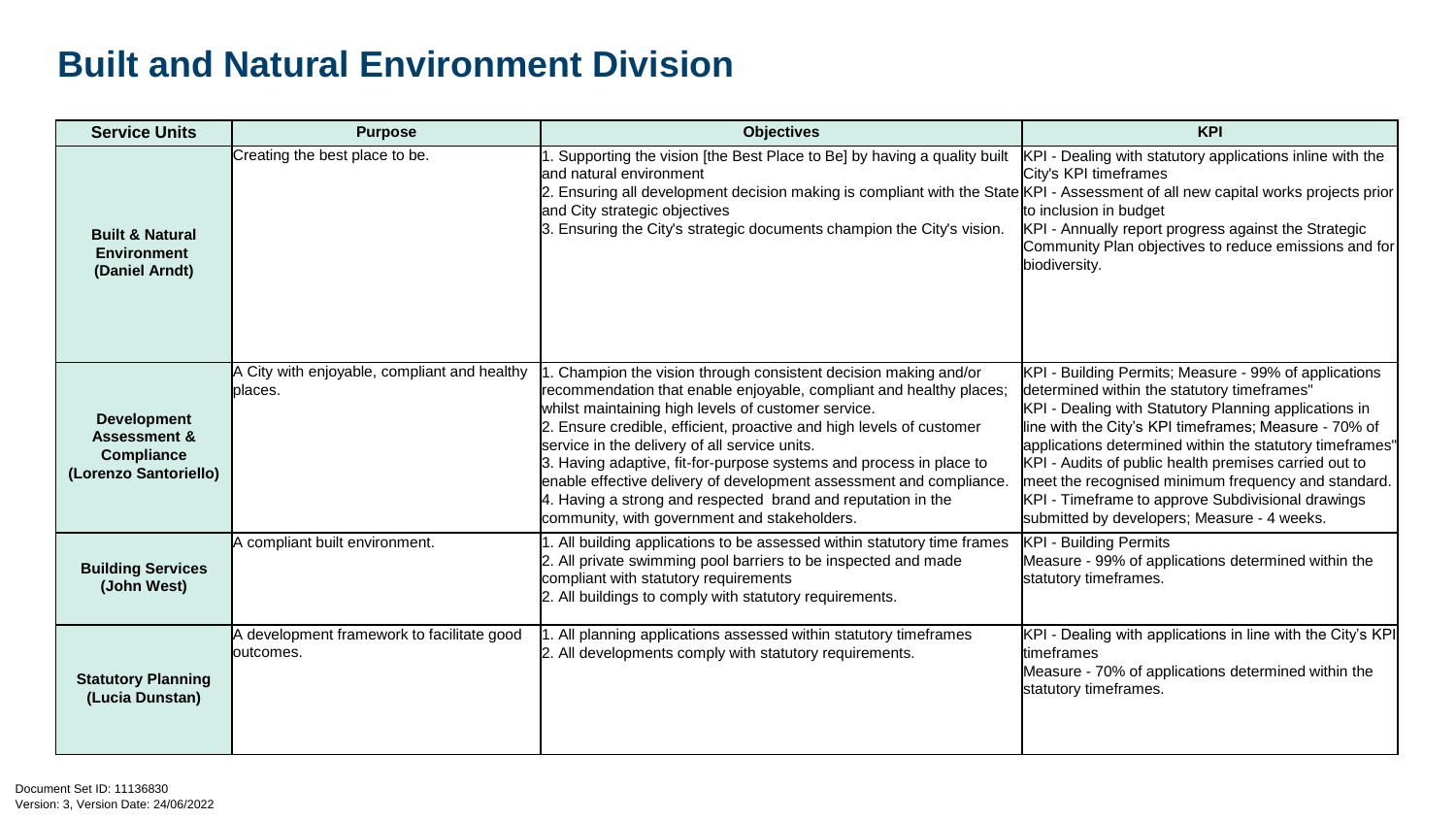| <b>Service Units</b>                       | <b>Purpose</b>                                                         | <b>Objectives</b>                                                                                                                                                                                                                                                                                                                 | <b>KPI</b>                                                                                                                                                                                                                                                                                                                                                           |
|--------------------------------------------|------------------------------------------------------------------------|-----------------------------------------------------------------------------------------------------------------------------------------------------------------------------------------------------------------------------------------------------------------------------------------------------------------------------------|----------------------------------------------------------------------------------------------------------------------------------------------------------------------------------------------------------------------------------------------------------------------------------------------------------------------------------------------------------------------|
| <b>Public Health</b><br>(Nick Jones)       | A healthy and safe community.                                          | . Ensuring all food premises, public buildings and public pools comply<br>with statutory requirements<br>2. Overseeing and complying with the Local Public Health Plan.                                                                                                                                                           | KPI - Audits of public health premises carried out to<br>meet the recognised minimum frequency and standard<br>$Mearure - 2000.$                                                                                                                                                                                                                                     |
| <b>Subdivisional</b><br>(Sabbir Hussain)   | City.                                                                  | New developments which enhance our future 1. Ensure all subdivision applications are assessed within statutory<br>timeframes<br>2. Ensure all subdivisions comply with statutory requirements.                                                                                                                                    | KPI - Timeframe to approve drawings submitted by<br>developers<br>Measure - 4 weeks.                                                                                                                                                                                                                                                                                 |
| <b>Planning</b><br>(Carol Catherwood)      | Planning for the city to be the best place to<br>live, work, recreate. | . Fit-for-purpose, up-to-date and credible strategic documents<br>(strategies and plans) that champion the vision.<br>2. Ensure credible, efficient and proactive delivery of services and<br>projects by all service units.<br>3. Having the strong brand and reputation in the community, with<br>lgovernment and stakeholders. | KPI - Contribute to a safe, connected and integrated<br>transport network for all users; Measure - Continued<br>Integrated Transport Plan delivery<br>KPI - Processing of scheme amendments and structure<br>plans within statutory timeframes; Measure - 95%<br>KPI - Assessment of all new capital works projects prior<br>to inclusion in budget; Measure - 100%. |
| <b>Transport &amp; Traffic</b><br>(Vacant) | Plans safe, connected, integrated transport<br>lnetworks.              | . Deliver the Integrated Transport Plan<br>2. Conduct a road hierarchy review<br>3. Review and update the District Traffic Study<br>4. Conduct Local Area Traffic Management assessments<br>5. Deliver transport planning projects.                                                                                               | KPI - Contribute to a safe, connected and integrated<br>transport network for all users<br>Measure - Continued Integrated Transport Plan<br>delivery.                                                                                                                                                                                                                |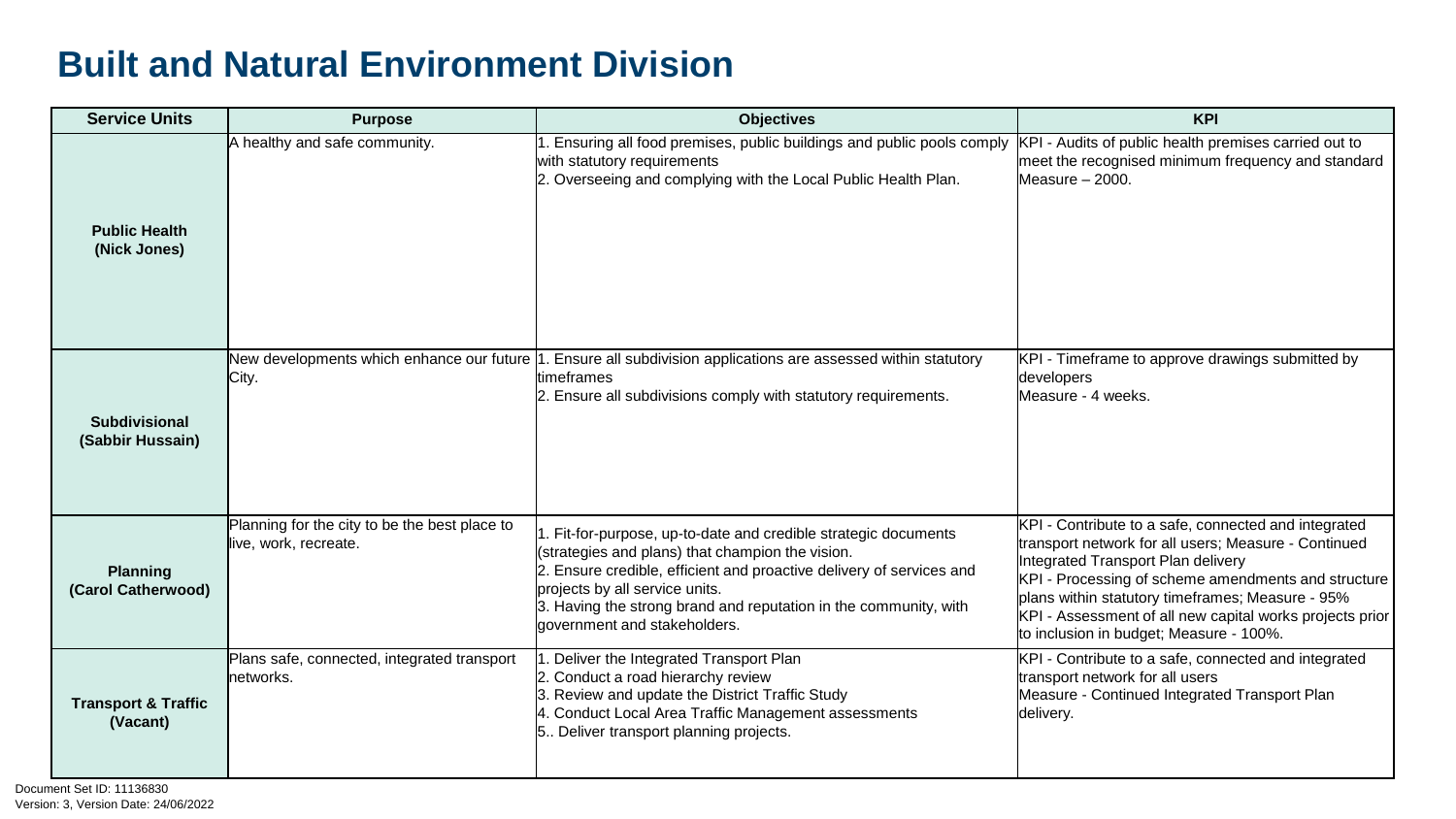| <b>Service Units</b>                                                | <b>Purpose</b>                                                  | <b>Objectives</b>                                                                                                                                                                                                                                                                                                                                   | <b>KPI</b>                                                                                                                                                                                                                                                                                                                                                                                                                                                                                                                                                                                                                                                                     |
|---------------------------------------------------------------------|-----------------------------------------------------------------|-----------------------------------------------------------------------------------------------------------------------------------------------------------------------------------------------------------------------------------------------------------------------------------------------------------------------------------------------------|--------------------------------------------------------------------------------------------------------------------------------------------------------------------------------------------------------------------------------------------------------------------------------------------------------------------------------------------------------------------------------------------------------------------------------------------------------------------------------------------------------------------------------------------------------------------------------------------------------------------------------------------------------------------------------|
| <b>Strategic Planning</b><br>(David Reynolds)                       | Coordinates the City's growth.                                  | <b>Local Planning Strategy</b><br>2. Town Planning Scheme.                                                                                                                                                                                                                                                                                          | KPI - Processing of scheme amendments and structure<br>plans within statutory timeframes<br>Measure - 95%.                                                                                                                                                                                                                                                                                                                                                                                                                                                                                                                                                                     |
| <b>Community Planning</b><br>(Lidija Langford)                      | Prioritises investment in infrastructure.                       | 1. A citywide infrastructure plan.                                                                                                                                                                                                                                                                                                                  | KPI - Assessment of all new capital works projects prior<br>to inclusion in budget<br>Measure - 100%.                                                                                                                                                                                                                                                                                                                                                                                                                                                                                                                                                                          |
| <b>Sustainability &amp;</b><br><b>Environment</b><br>(Chris Beaton) | To inspire and implement solutions for a<br>sustainable future. | Implement strategic documents (strategies and plans) that champion<br>the vision<br>2. Ensure credible, efficient and proactive delivery of services and<br>projects by all service units<br>3. Drive sustainability and environment initiatives that lead the City<br>towards being recognised by community, government and other<br>stakeholders. | KPI - Annually report progress against the 3 Strategic<br>Community Plan objectives to reduce emissions.<br>Number of actions identified within the Climate Change<br>and Sustainability Strategies that are complete or in<br>progress; Measure - Increase in the number of actions<br>identified within the Climate Change and Sustainability<br>Strategies that are complete or in progress "<br>KPI - Annually report progress against the City's 10<br>Strategic Community Plan objectives for biodiversity;<br>Measure - An increase in the number of identified<br>actions within the Natural Area Management Strategy<br>that have been completed or are in progress." |
| <b>Sustainability &amp; Climate</b><br>Change<br>(Vacant)           | Creating a sustainable future.                                  | Climate Change Strategy (including the Sustainability Action Plan<br>and Water Efficiency Action Plan)<br>2. State of Sustainability and Greenhouse Gas Emissions reporting<br>3. Environmental Education<br>4. Sustainability Strategy.                                                                                                            | KPI - Annually report progress against the 3 Strategic<br>Community Plan objectives to reduce emissions.<br>Number of actions identified within the Climate Change<br>Strategy that are complete or in progress.<br>Measure - Increase in the number of actions identified<br>within the Climate Change Strategy that are complete<br>or in progress.                                                                                                                                                                                                                                                                                                                          |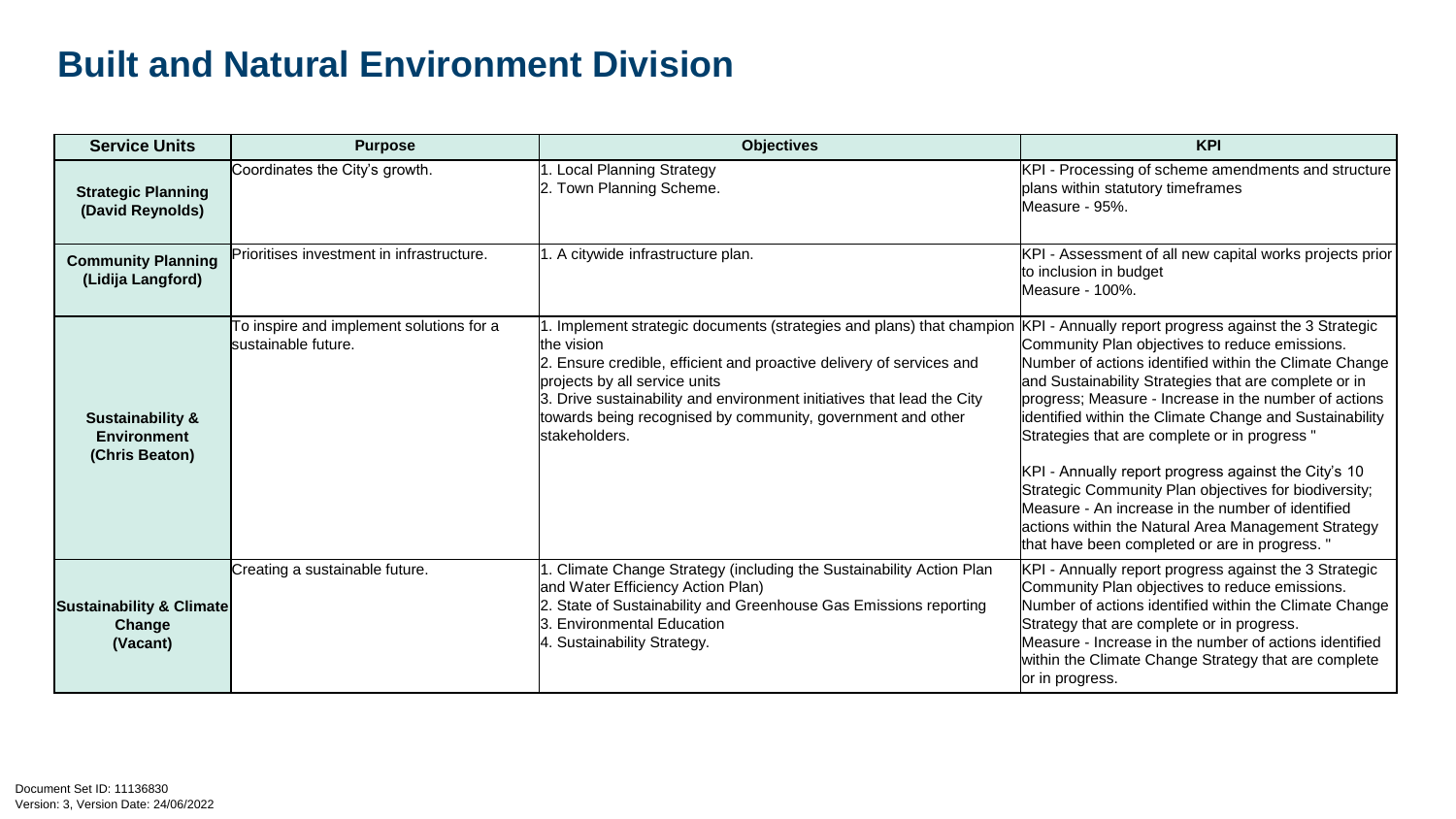| <b>Service Units</b>                                                               | <b>Purpose</b>                                        | <b>Objectives</b>                                                                                                           | <b>KPI</b>                                                                                                                                                                                                                 |
|------------------------------------------------------------------------------------|-------------------------------------------------------|-----------------------------------------------------------------------------------------------------------------------------|----------------------------------------------------------------------------------------------------------------------------------------------------------------------------------------------------------------------------|
| <b>Environmental</b><br><b>Management, Policy</b><br>and Planning<br>(Rory Garven) | Protecting and enhancing our natural<br>lenvironment. | 1. Natural Area Management Strategy (encompassing all reserve<br>management plans and master plans)<br>2. Urban Forest Plan | KPI - Annually report progress against the 10 Strategic<br>Community Plan Objectives for Biodiversity.<br>Measure - Increase the number of actions identified that<br>are complete or in progress.                         |
| <b>Coastal Management &amp;</b><br><b>Planning</b><br>(Vacant)                     | Enhancing and sustaining our coast.                   | Implement the Coastal Management and Development Plan<br>2. Implement the Coastal Adaptation Plan.                          | KPI - Annually report progress against the City's 10<br>Strategic Community Plan objectives for biodiversity.<br>Measure - An increase in the number of identified<br>actions that have been completed or are in progress. |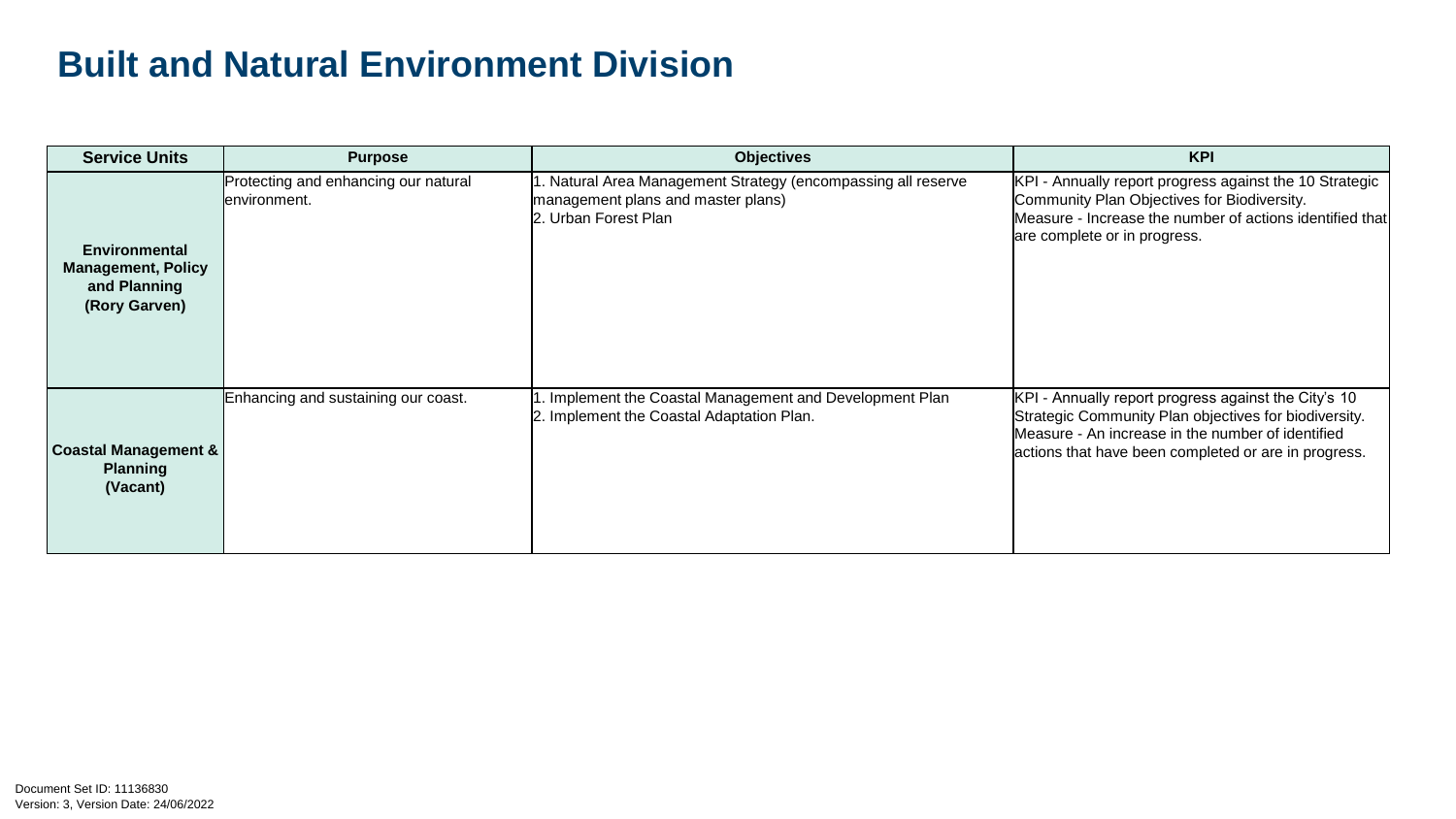| <b>Service Units</b>                                                        | <b>Purpose</b>                                                      | <b>Objectives</b>                                                                                                                                                                                                                                                                                                                                                                                                                                                                                                                                                                                                | <b>KPI</b>                                                                                                                                                                                                                                                                                                                                                |
|-----------------------------------------------------------------------------|---------------------------------------------------------------------|------------------------------------------------------------------------------------------------------------------------------------------------------------------------------------------------------------------------------------------------------------------------------------------------------------------------------------------------------------------------------------------------------------------------------------------------------------------------------------------------------------------------------------------------------------------------------------------------------------------|-----------------------------------------------------------------------------------------------------------------------------------------------------------------------------------------------------------------------------------------------------------------------------------------------------------------------------------------------------------|
| <b>Community Services</b><br>(Gail Bowman)                                  | Enhances inclusive community connections<br>and wellbeing.          | 1. We provide high quality, effective & inclusive customer experiences,<br>services and facilities<br>2. Our people are valued, capable and customer focused<br>3. Game changing partnerships that create and deliver shared value.                                                                                                                                                                                                                                                                                                                                                                              | KPI - Customer Satisfaction & Experience survey;<br>Measure - Service Unit customer satisfaction scores<br>are maintained or improved<br>KPI - Employee Engagement Survey (EES); Measure -<br>Service Unit EES scores are maintained or improved<br>KPI - Number of industry partnership initiatives;<br>Measure - 1 x per Business Unit.                 |
| <b>Community</b><br>Development &<br><b>Services</b><br>(Karoline Jamieson) | Creating an inclusive, connected, healthy and  1<br>happy Cockburn. | . Providing our people with a supportive workplace that encourages<br>innovation, development and progress towards a common purpose<br>2. Exceptional customer experience and reputation with the community,<br>government and stakeholders around Community Development and<br><b>Services</b><br>3. Ensure effective, safe and inclusive delivery of Community<br>Development & Services.                                                                                                                                                                                                                      | KPI - Employee engagement survey; Measure - Service<br>Unit EES scores are maintained or improved<br>KPI - Utilisation of services, programs and events<br>against targets; Measure - Contact and attendance<br>ldata.<br>KPI - Customer Satisfaction & Experience; Measure -<br>Service unit customer satisfaction scores are<br>maintained or improved. |
| <b>Family &amp; Community</b><br><b>Development</b><br>(Barbara Freeman)    | Strengthened community cohesiveness and<br>participation.           | Support not-for-profit and community organisations to increase their<br>capacity, build community networks and increase leadership<br>2. Support inclusive community group organised activities and events<br>3. Encourage and resource community groups, networks and projects<br>by making specialist City staff available to all communities across the<br>city<br>4. Support access and inclusion to City services and facilities by our<br>diverse community<br>5. Provide financial counselling, individual and family advocacy and<br>counselling support, group programs and parenting support programs. | KPI - Number of Community Development e-news<br>subscribers (annual).<br>Measure – 1550.                                                                                                                                                                                                                                                                  |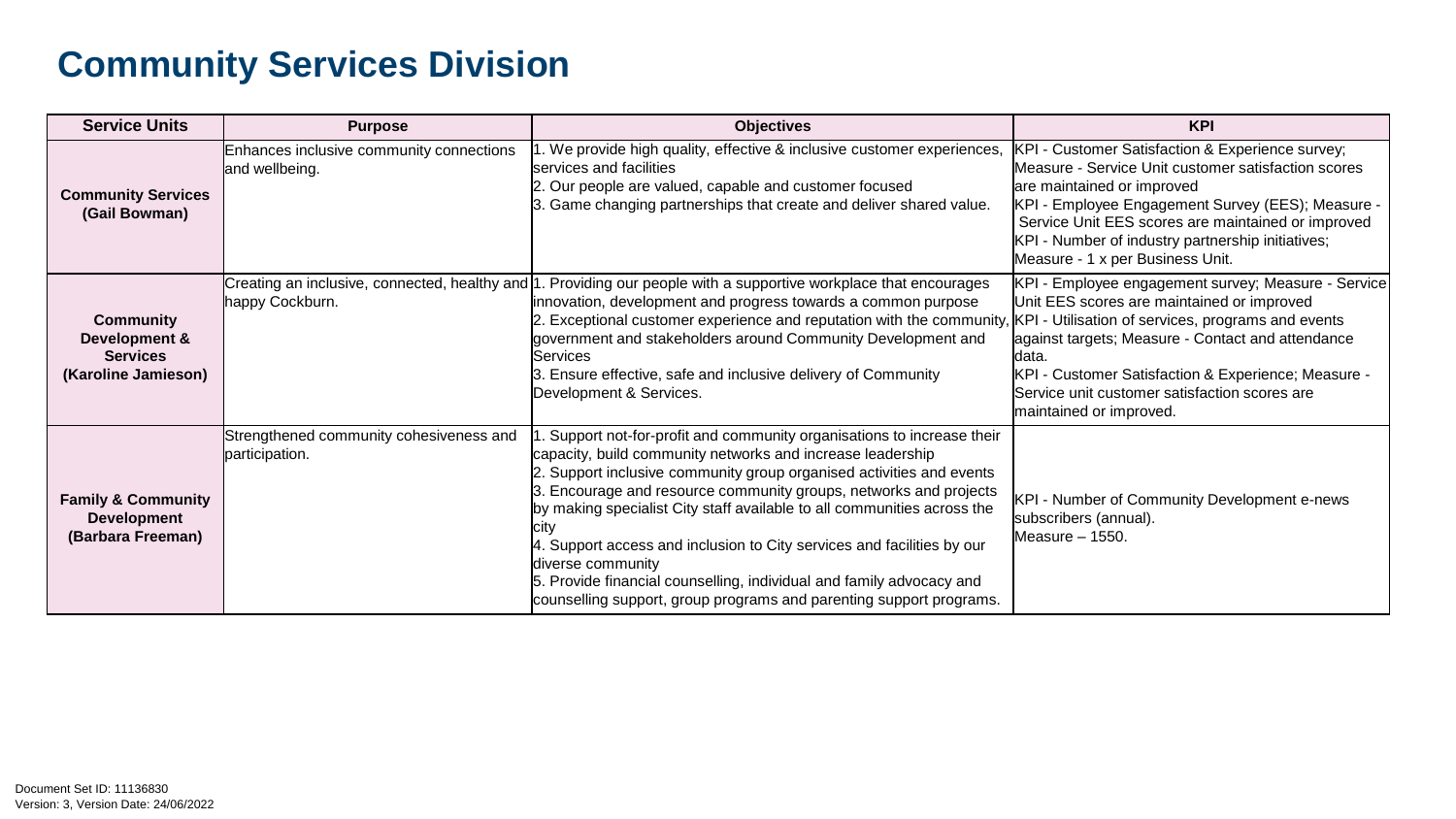| <b>Service Units</b>                         | <b>Purpose</b>                                                  | <b>Objectives</b>                                                                                                                                                                                                                                                                                                                                                                                                                                                                                                                                                                                                                                                                                                                    | <b>KPI</b>                                                                                                                      |
|----------------------------------------------|-----------------------------------------------------------------|--------------------------------------------------------------------------------------------------------------------------------------------------------------------------------------------------------------------------------------------------------------------------------------------------------------------------------------------------------------------------------------------------------------------------------------------------------------------------------------------------------------------------------------------------------------------------------------------------------------------------------------------------------------------------------------------------------------------------------------|---------------------------------------------------------------------------------------------------------------------------------|
| <b>Senior Services</b><br>(Julie McDonald)   | An active, social, informed and inclusive<br>Seniors community. | 1. Cockburn Seniors' Centre delivers a range of recreational,<br>educational, health, social activities, classes, events, meals, outings,<br>and courses for seniors living in Cockburn.                                                                                                                                                                                                                                                                                                                                                                                                                                                                                                                                             | KPI - Seniors' Centre number of contacts per year<br>Measure - 30,000.                                                          |
| <b>Youth Services</b><br>(Michelle Champion) | Enriching the lives of young people and their<br>communities.   | . Provide dedicated, safe and welcoming spaces (for young people<br>laged 10 to 24 to socially connect and access youth programs, activities person and stakeholder input and feedback).<br>and events)<br>2. Provide personalised support to young people (to help them to<br>improve their life skills, health and wellbeing and personal<br>development)<br>3. Provide accessible and inclusive youth recreation programs, events<br>and social activities (to meet diverse needs)<br>4. Support local youth-led projects and events and the active<br>participation of young people in the community.                                                                                                                            | KPI - Develop a 5-year Youth Plan (including young<br>Measure - Completed 5-year plan and an annualised<br>implementation plan. |
| <b>Community Grants</b><br>(Melissa Bolland) | services.                                                       | Supporting Community led projects, events &  1. Provide a central community grant coordinating service to support<br>and guide local community groups, organisations, and individuals<br>through the application process, and to distribute Cockburn Community<br>Fund grants, donations and sponsorships<br>2. Process and assess community grants, donations, and sponsorship<br>applications to ensure best value investment and community outcomes<br>(aligned to City policies)<br>3. Support the relevant Council committee<br>4. Monitor, administer and distribute approved Cockburn Community<br>lfunds<br>5. Ensure the City receives appropriate recognition for its social and<br>financial investment in the community. | KPI - Funding opportunities advertised<br>Measure - 10.                                                                         |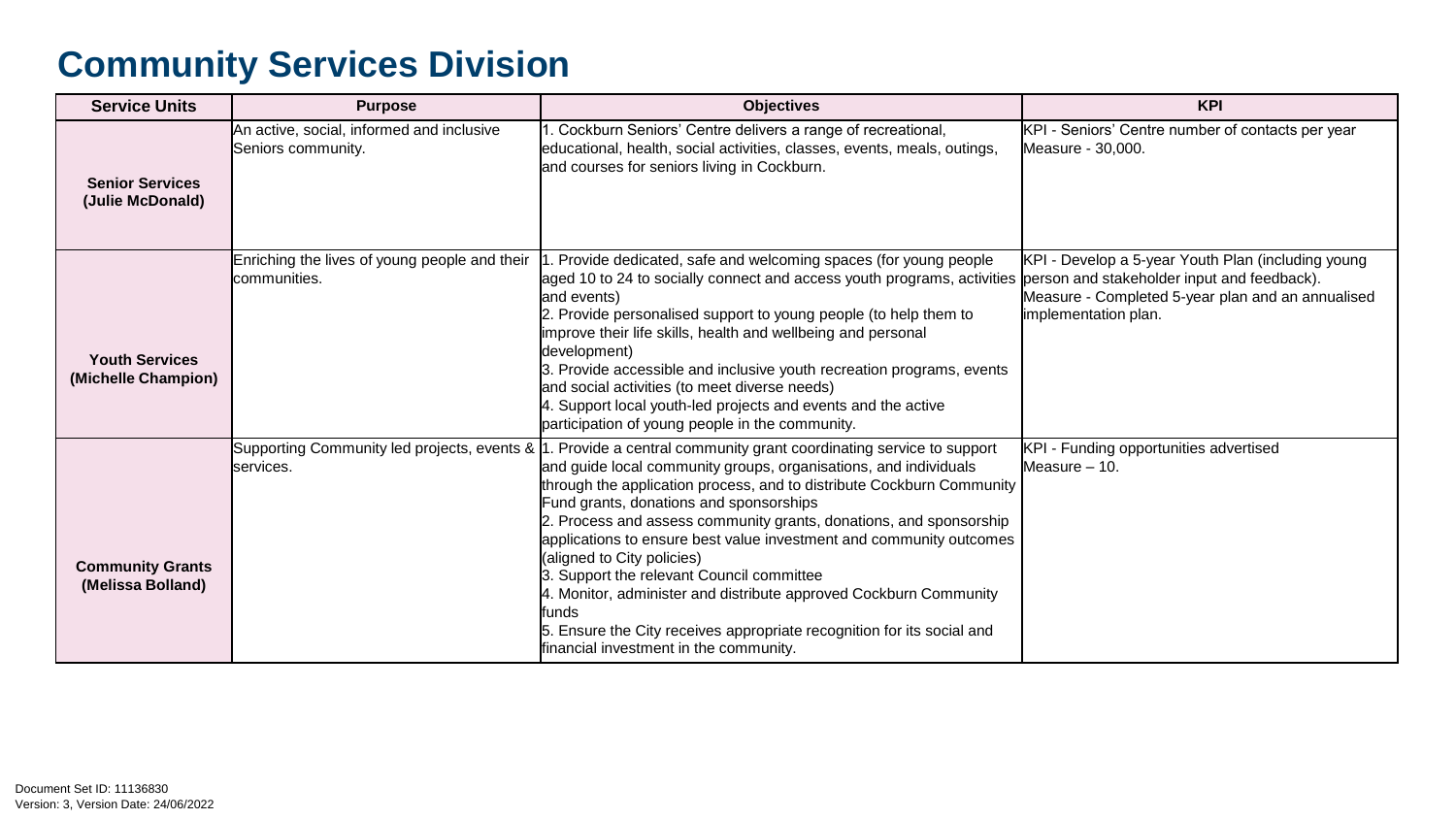| <b>Service Units</b>                         | <b>Purpose</b>                                                                                          | <b>Objectives</b>                                                                                                                                                                                                                                                                                                                                                                                                                                                                                                                                                                                                                                                                                                              | <b>KPI</b>                                                    |
|----------------------------------------------|---------------------------------------------------------------------------------------------------------|--------------------------------------------------------------------------------------------------------------------------------------------------------------------------------------------------------------------------------------------------------------------------------------------------------------------------------------------------------------------------------------------------------------------------------------------------------------------------------------------------------------------------------------------------------------------------------------------------------------------------------------------------------------------------------------------------------------------------------|---------------------------------------------------------------|
| <b>Cockburn Care</b><br>(Paul Hogan)         | Seniors and people with disability able to live<br>independently and participate in their<br>community. | I. To provide in-home care support services for the frail aged and<br>people with a disability, to help them maintain their independence<br>(including: personal care, domestic assistance, social support,<br>transport, nursing, allied health, home modifications, gardening).<br>2. To provide centre-based, small group, social support services to<br>improve people's social connections and provide carers with respite<br>(including: dementia specific support, Kwoberup Aboriginal Social Club,<br>People with Disability Social Club, general aged-care social clubs).                                                                                                                                             | KPI - Number of Home Care Packages<br>Measure - 75.           |
| <b>Childcare Services</b><br>(Sandra Taylor) | Quality outcomes for children enrolled in<br>family day care.                                           | 1. Provide an excellent educator-to-child childcare ratio and improved<br>early childhood education and care outcomes for families, through<br>home-based, small group family day care<br>2. Assess and register suitable candidates to be Family Day Care<br>Educators, including ensuring candidates' homes are compliant with<br>relevant legislation<br>3. Provide advice, guidance, training and monitoring of registered FDC<br>Educators operating as sole traders<br>4. Ensure the requirements of the Commonwealth's childcare subsidy<br>payments for eligible parents are met, thereby reducing the eligible<br>parent's fees<br>5. Ensure children are cared for by nurturing and knowledgeable FDC<br>lEducators. | KPI - Contact/Visits to FDC Educators 100%<br>Measure - 100%. |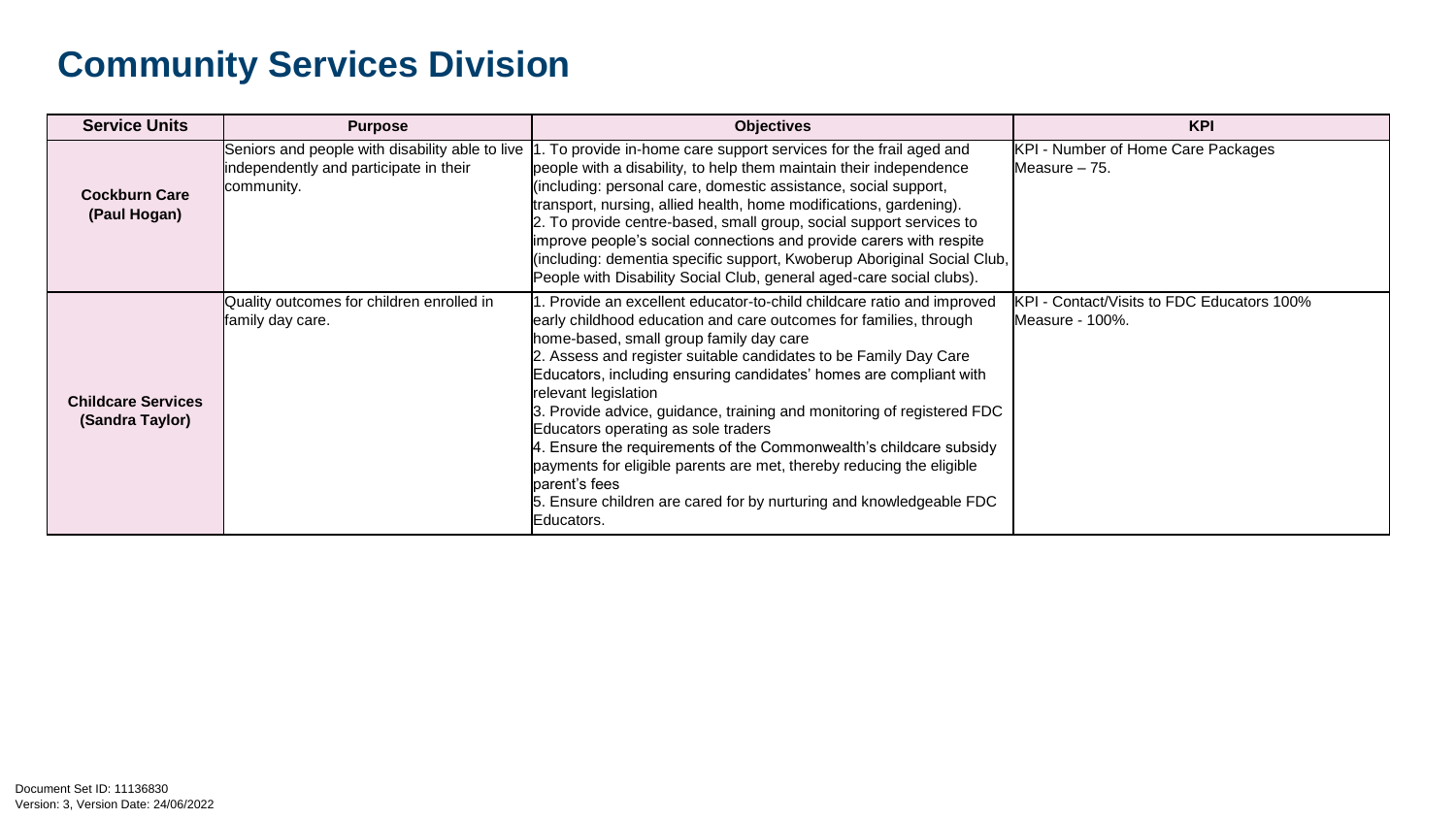| <b>Service Units</b>                                                    | <b>Purpose</b>                                                                                                            | <b>Objectives</b>                                                                                                                                                                                                                                                                                                                                                                                                                                              | <b>KPI</b>                                                                                                                                                                                                                                                                                                                                                                                                               |
|-------------------------------------------------------------------------|---------------------------------------------------------------------------------------------------------------------------|----------------------------------------------------------------------------------------------------------------------------------------------------------------------------------------------------------------------------------------------------------------------------------------------------------------------------------------------------------------------------------------------------------------------------------------------------------------|--------------------------------------------------------------------------------------------------------------------------------------------------------------------------------------------------------------------------------------------------------------------------------------------------------------------------------------------------------------------------------------------------------------------------|
| <b>Community Safety &amp;</b><br><b>Ranger Services</b><br>(Mike Emery) | A safer community for people and their pets.                                                                              | . Providing our people with a supportive workplace that encourages<br>innovation, development and progress towards a common purpose<br>2. Provide efficient and proactive delivery of all services.<br>3. High level of customer service and a good reputation with the<br>community, government and stakeholders around public safety and<br>emergency management.                                                                                            | KPI- Employee engagement survey; Measure - Service<br>Unit EES scores are maintained or improved<br>KPI - Customer Satisfaction & Experience; Measure -<br>Service unit customer satisfaction scores are maintained<br>or improved.<br>KPI - Customer Requests are actioned within the<br><b>Customer Service Charter timeframes.</b>                                                                                    |
| <b>Ranger Services</b><br>(Kylie Smyth)                                 | Creating opportunities for community and<br>pets to live peacefully in a safe environment.                                | 1. Improve community safety<br>2. Ensure Local Laws and relevant State Legislation are enacted<br>3. Provide effective education programs<br>4. Improve animal-related services<br>5. Improve and maintain a high level of customer service<br>6. Improve response procedures.                                                                                                                                                                                 | KPI - Number of dog attack investigations completed<br>within 14 days; Measure - 80%<br>KPI - Number of proactive animal compliance checks<br>completed at reserves, beaches and off-leash areas;<br>Measure - 150 per month<br>KPI - Proactive Animal Registrations; Measure - 400 per<br>lvear<br>KPI - Overall customer satisfaction scorecard result<br>within the community perception scorecard; Measure -<br>80%. |
| <b>CoSafe</b><br>(Nathan Trenberth)                                     | Providing a responsive service, promoting<br>and maintaining a positive and safe living<br>experience.                    | 1. Provide a 24-hour, seven day a week community safety patrol<br><b>service</b><br>2. Respond immediately to alarm activations at City facilities<br>3. Provide emergency assistance to DFES and WA Police<br>4. Provide overall security support, advice and assistance to City staff<br>and teams including, but not limited to, physical security<br>5. Provide crime prevention through environmental design (CPTED)<br>advice to community stakeholders. | KPI - Average response time to community requests and<br>facility alarm alerts; Measure - 12 minutes<br>KPI - Average community performance rating via pulse<br>survey (0-10); Measure - 8/10<br>KPI - Overall customer satisfaction scorecard result<br>within the community perception scorecard; Measure -<br>80%.                                                                                                    |
| <b>Safer Cities</b><br>(Vacant)                                         | Brings people and businesses together<br>working towards crime prevention, public<br>safety to build vibrant communities. | 1. Improve the perception of community safety within the community<br>2. Promote the City's community safety services.                                                                                                                                                                                                                                                                                                                                         | KPI - Number of projects outlined within the Community<br>Safety and Crime Prevention Plan; Measure - Per the<br><b>I</b> CSCP Plan KPIs<br>KPI - Maintain perception of community safety -<br>measured by community scorecard; Measure -<br><b>Maintain.</b>                                                                                                                                                            |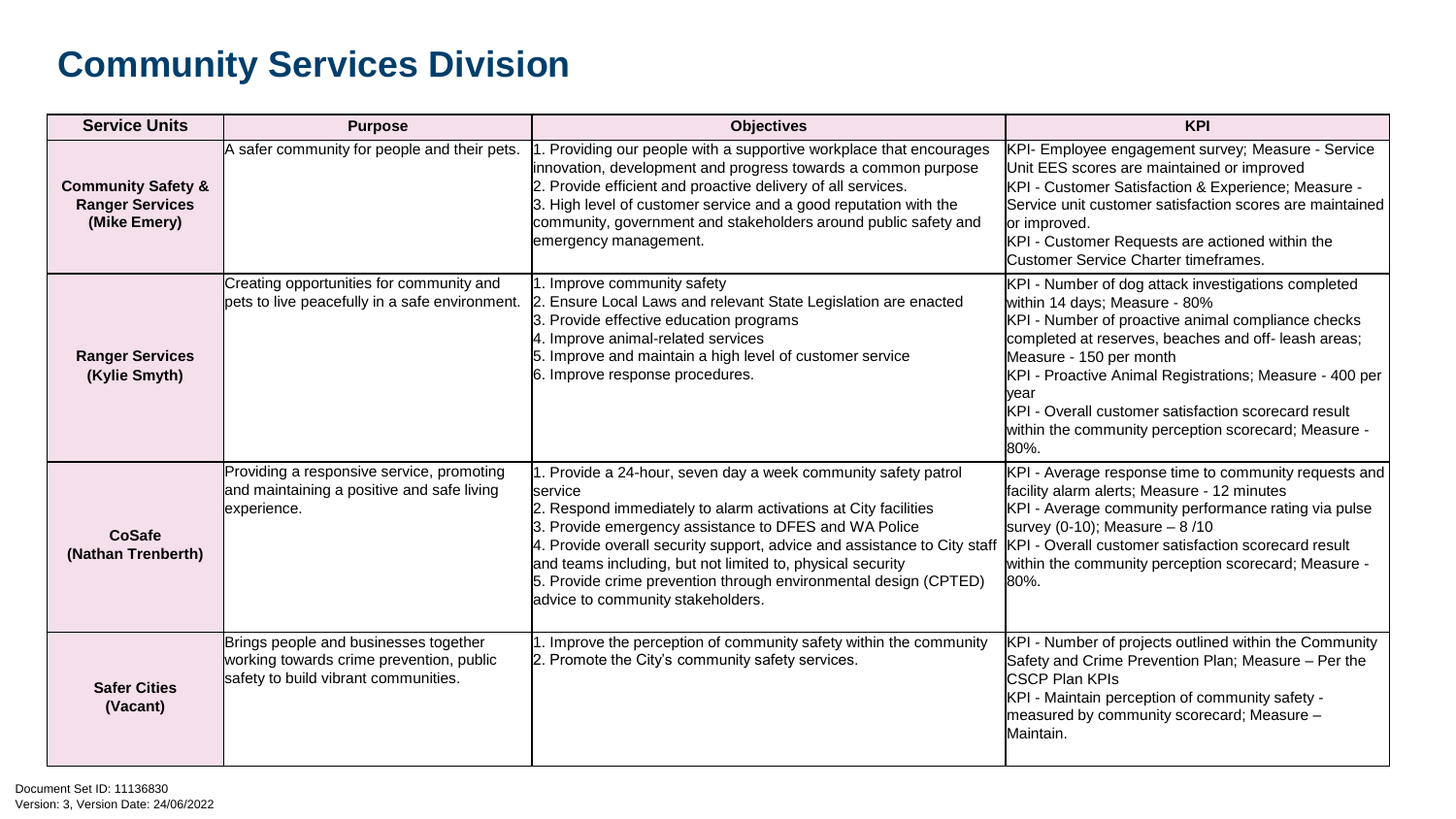| <b>Service Units</b>                                                   | <b>Purpose</b>                                                                     | <b>Objectives</b>                                                                                                                                                                                                                                                                                                                                                                                                                                                                                                                                                                                                                                                                                                                                                                                                                                                                                                                                      | <b>KPI</b>                                                                                                                                                                                                                                                                                                                                                                                           |
|------------------------------------------------------------------------|------------------------------------------------------------------------------------|--------------------------------------------------------------------------------------------------------------------------------------------------------------------------------------------------------------------------------------------------------------------------------------------------------------------------------------------------------------------------------------------------------------------------------------------------------------------------------------------------------------------------------------------------------------------------------------------------------------------------------------------------------------------------------------------------------------------------------------------------------------------------------------------------------------------------------------------------------------------------------------------------------------------------------------------------------|------------------------------------------------------------------------------------------------------------------------------------------------------------------------------------------------------------------------------------------------------------------------------------------------------------------------------------------------------------------------------------------------------|
| <b>Fire &amp; Emergency</b><br><b>Management</b><br>(Janaya Meneghini) | Developing and coordinating actions to<br>prevent, prepare, respond and recover.   | Key responsibilities are derived from legislation (including the Bushfires KPI - Mitigation works completed in accordance with<br>Act 1954 and Emergency Management Act 2005).<br>1. Prevention (take action to reduce or eliminate the likelihood or impact - Completed by January of each year.<br>of a bushfire)<br>2. Preparedness (take steps before an incident to ensure effective<br>response and recovery)<br>3. Response (the ability to contain, control or minimise an incident)<br>4. Recovery (take steps to minimise disruption and recovery times)<br>5. Ensure actions identified in the Local Emergency Management<br>Arrangements and Bush Fire Risk Management Plan are complete<br>6. Oversee the development, implementation and enforcement of the<br>City's Fire Control Order<br>7. Oversee the City's Local Emergency Management Committee<br>8. Oversee the development and management of the City's Bush Fire<br>Brigades. | BRMP timeframe; Measure – Per the BRMP<br>KPI - Firebreak inspections of rural properties; Measure                                                                                                                                                                                                                                                                                                   |
| <b>Library &amp; Cultural</b><br><b>Services</b><br>(Brittany Cover)   | A City and community which celebrates<br>limagination, growth and community pride. | 1. Providing our people with a supportive workplace that encourages<br>culture, learning and creating opportunities for innovation, development and progress towards a common purpose<br>2. Exceptional customer experience and reputation with the community,<br>government and stakeholders around cultural services and libraries.<br>3. Ensure effective, safe and inclusive delivery of library services,<br>programs and events.                                                                                                                                                                                                                                                                                                                                                                                                                                                                                                                 | KPI - Employee engagement survey results; Measure -<br>Service Unit EES scores are maintained or improved<br>KPI - Diverse and Inclusive programs and events;<br>Measure - Diverse attendance / demographic through<br>event attendance survey data.<br>KPI - Customer Satisfaction & Experience survey<br>results Measure- Service unit customer satisfaction<br>scores are maintained or improved. |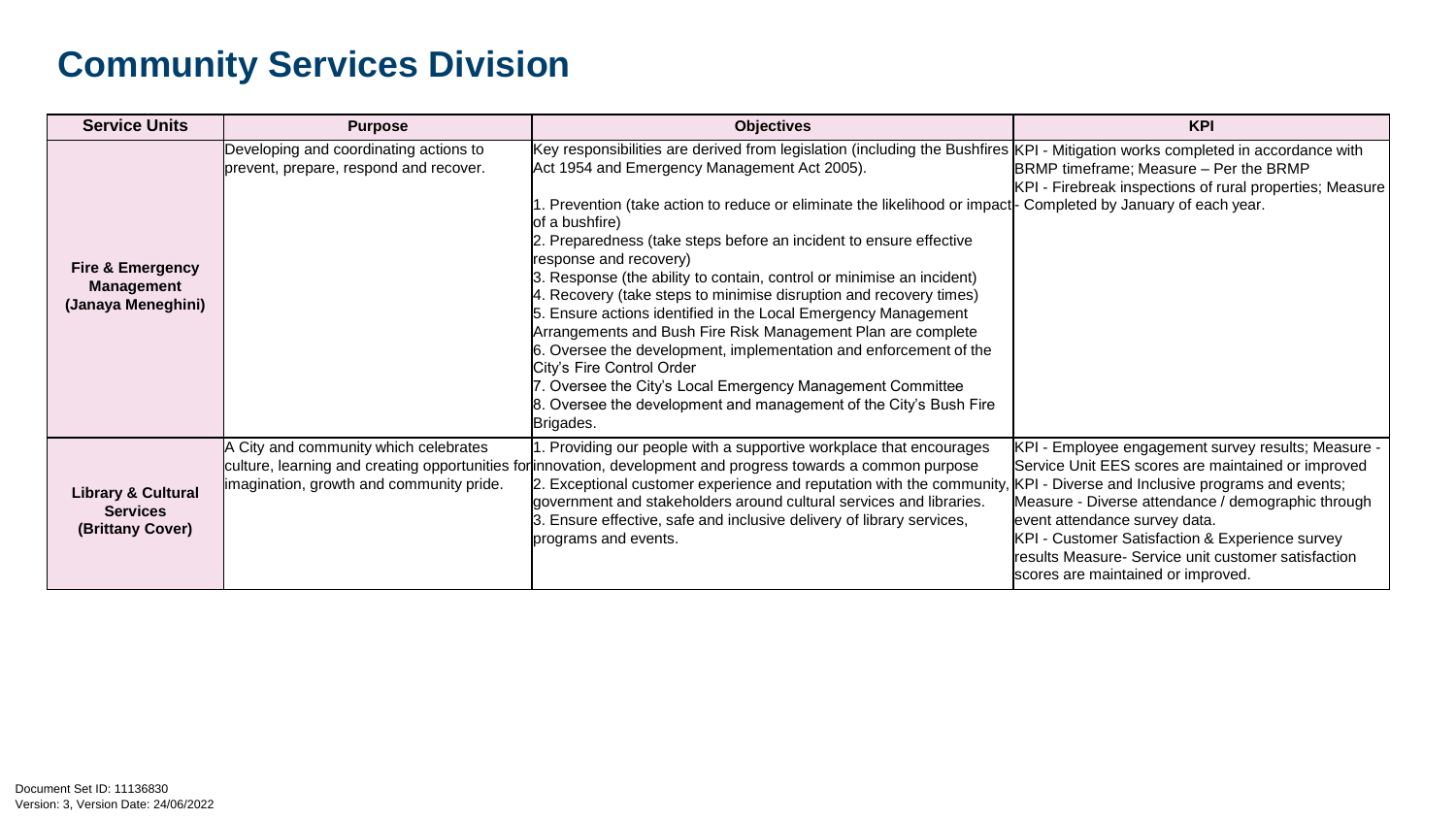| <b>Service Units</b>                                                           | <b>Purpose</b>                                                                                                                | <b>Objectives</b>                                                                                                                                                                                                                                                                                                                                                                                                                                                     | <b>KPI</b>                                                                                                                                                                                                                                                                                                                                                                 |
|--------------------------------------------------------------------------------|-------------------------------------------------------------------------------------------------------------------------------|-----------------------------------------------------------------------------------------------------------------------------------------------------------------------------------------------------------------------------------------------------------------------------------------------------------------------------------------------------------------------------------------------------------------------------------------------------------------------|----------------------------------------------------------------------------------------------------------------------------------------------------------------------------------------------------------------------------------------------------------------------------------------------------------------------------------------------------------------------------|
| <b>Cultural Services</b><br>(Marie La Frenais)                                 | To provide opportunities to nurture, enhance<br>and celebrate arts and culture through<br>positive and diverse participation. | . To provide opportunities for the community to engage with the arts,<br>cultural and heritage activities, public art, events and festivals.                                                                                                                                                                                                                                                                                                                          | KPI - Scorecard performance index score - Festivals,<br>events, and art and cultural activities; Measure - 72%<br>KPI - Capture of event data and sentiment per events<br>season; Measure - Two major events surveyed per<br>events season and reports produced.<br>KPI - Development of Public Art Masterplan; Measure -<br>Public Art Masterplan developed and endorsed. |
| <b>Libraries</b><br>(Clive Crocker, Kim<br>Hunter)                             | Providing vibrant, inclusive libraries that<br>support community harmony, lifelong<br>learning, and creativity.               | 1. Provide both virtual and physical spaces for the community to access KPI - Amount of items loaned across three branches<br>relevant resources.                                                                                                                                                                                                                                                                                                                     | per month; Measure - 35,000 per month<br>KPI - Amount of physical visit across three branches<br>per month; Measure - 20,000 per month<br>KPI - Amount of wifi hours accessed across three<br>branches per month; Measure - 3000 hours per month.                                                                                                                          |
| <b>Recreation</b><br>Infrastructure &<br><b>Services</b><br>(Andrew Tomlinson) | A City and community with dynamic and<br>supportive recreation opportunities.                                                 | 1. Exceptional customer experience and reputation with the community,<br>government and stakeholders in regard to recreation infrastructure &<br>services<br>2. Providing our people with a supportive workplace that encourages<br>innovation, development and progress towards a common purpose<br>3. Ensure effective, safe and inclusive delivery of Cockburn ARC,<br>Recreation Services and Port Coogee Marina to support the vision [the<br>Best Place to Be]. | KPI - Customer Satisfaction & Experience; Measure -<br>Service Unit customer satisfaction scores are<br>maintained or improved<br>KPI - Employee Engagement Survey (EES); Measure -<br>Service Unit EES scores are maintained or improved<br>KPI- Facility Utilisation; Measure - Service Unit targets<br>lare met.                                                        |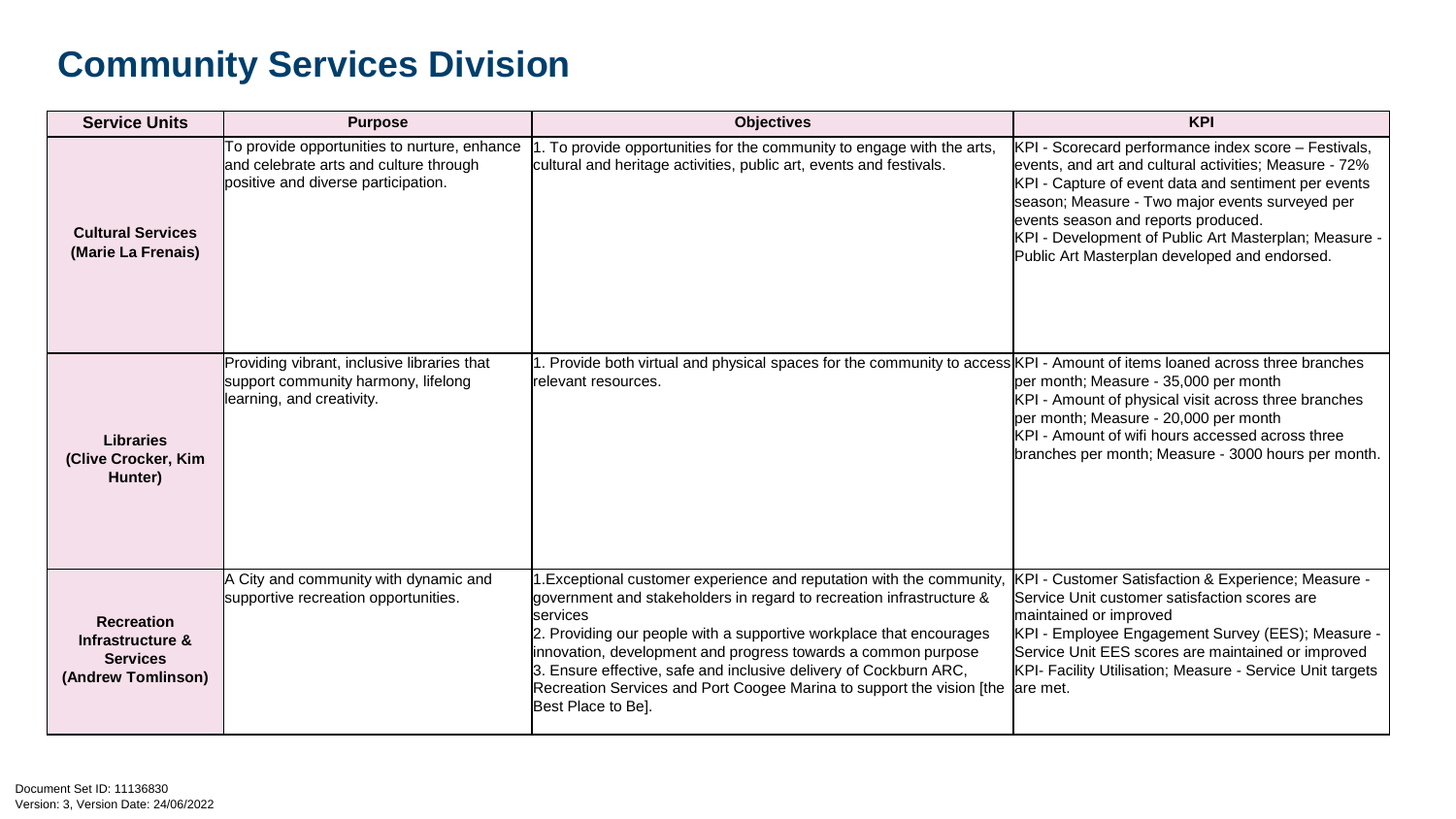| <b>Service Units</b>                        | <b>Purpose</b>                                                                                                                       | <b>Objectives</b>                                                                                                                                                                                                                                                                                                                                                                                                                                                                                                                                                                                                                                                                                                                                                   | <b>KPI</b>                                                                                                                                                                                                                                                                                                                                                                                                |
|---------------------------------------------|--------------------------------------------------------------------------------------------------------------------------------------|---------------------------------------------------------------------------------------------------------------------------------------------------------------------------------------------------------------------------------------------------------------------------------------------------------------------------------------------------------------------------------------------------------------------------------------------------------------------------------------------------------------------------------------------------------------------------------------------------------------------------------------------------------------------------------------------------------------------------------------------------------------------|-----------------------------------------------------------------------------------------------------------------------------------------------------------------------------------------------------------------------------------------------------------------------------------------------------------------------------------------------------------------------------------------------------------|
| <b>Recreation Services</b><br>(Dean Burton) | Empower sporting clubs; provide access to<br>facilities and identify their future needs to<br>support a diverse range of activities. | . Build the capacity of the City's more than 120 sporting clubs (by<br>providing support, guidance and assistance through grants, education<br>and networking)<br>2. Obtain maximum value from the City's community venues (through<br>equitable access and utilisation)<br>3. Understand and prioritise the City's community, recreation and<br>cultural infrastructure needs (through sound engagement and data<br>analysis).                                                                                                                                                                                                                                                                                                                                     | KPI - 95% rating for sports field and facility hire service;<br>Measure - 95%<br>KPI - (7/10) in annual customer satisfaction survey for<br>politeness/courtesy of staff; Measure - (7/10)<br>KPI - Complete the review of the Community,<br>Recreation and Cultural Facilities Plan; Measure -<br>Completed review<br>KPI - 45 clubs engaged within the City's Club<br>Recognition Program; Measure - 45 |
| <b>Cockburn ARC</b><br>(Toby McCready)      | Creating social connection for the community<br>to exceed their health, fitness and wellbeing<br>goals.                              | . Provide a range of programs and services to encourage all people to<br>become more active more often, contributing towards the liveability of<br>the City of Cockburn<br>2. Develop new and enhanced programs that improve health, fitness<br>and wellbeing outcomes to foster stronger social benefit for the<br>Cockburn community<br>3. Maximise technology to create memorable experiences for users and KPI - Social value; Measure - \$5.5m<br>lengage new demographics (for example, using data to understand their KPI – Net Promoter Score Measure - > 70<br>current and future needs)<br>4. Develop unique, precinct-wide activations and promotional<br>opportunities with industry partners to create more awareness of<br>Cockburn, the place to be. | KPI - Total visits; Measure - 1.2M per annum                                                                                                                                                                                                                                                                                                                                                              |
| <b>Port Coogee Marina</b><br>(Sam Standish) | A leading coastal destination that engages,<br>builds awareness and enriches lives.                                                  | I. Provide safe, well-maintained marina infrastructure, exceptional<br>customer service and quality facilities to a commercial standard<br>2. Understand industry trends and create a destination marina (to<br>ensure high occupancy and revenue return and to promote the<br>liveability of the Cockburn Coast)<br>3. Leverage the Marina expansion to produce a leading coastal<br>destination and engaged community.                                                                                                                                                                                                                                                                                                                                            | KPI - Berth occupancy; Measure - 70%<br>KPI - Marina Licence Review; Measure - Completed<br><b>review</b>                                                                                                                                                                                                                                                                                                 |